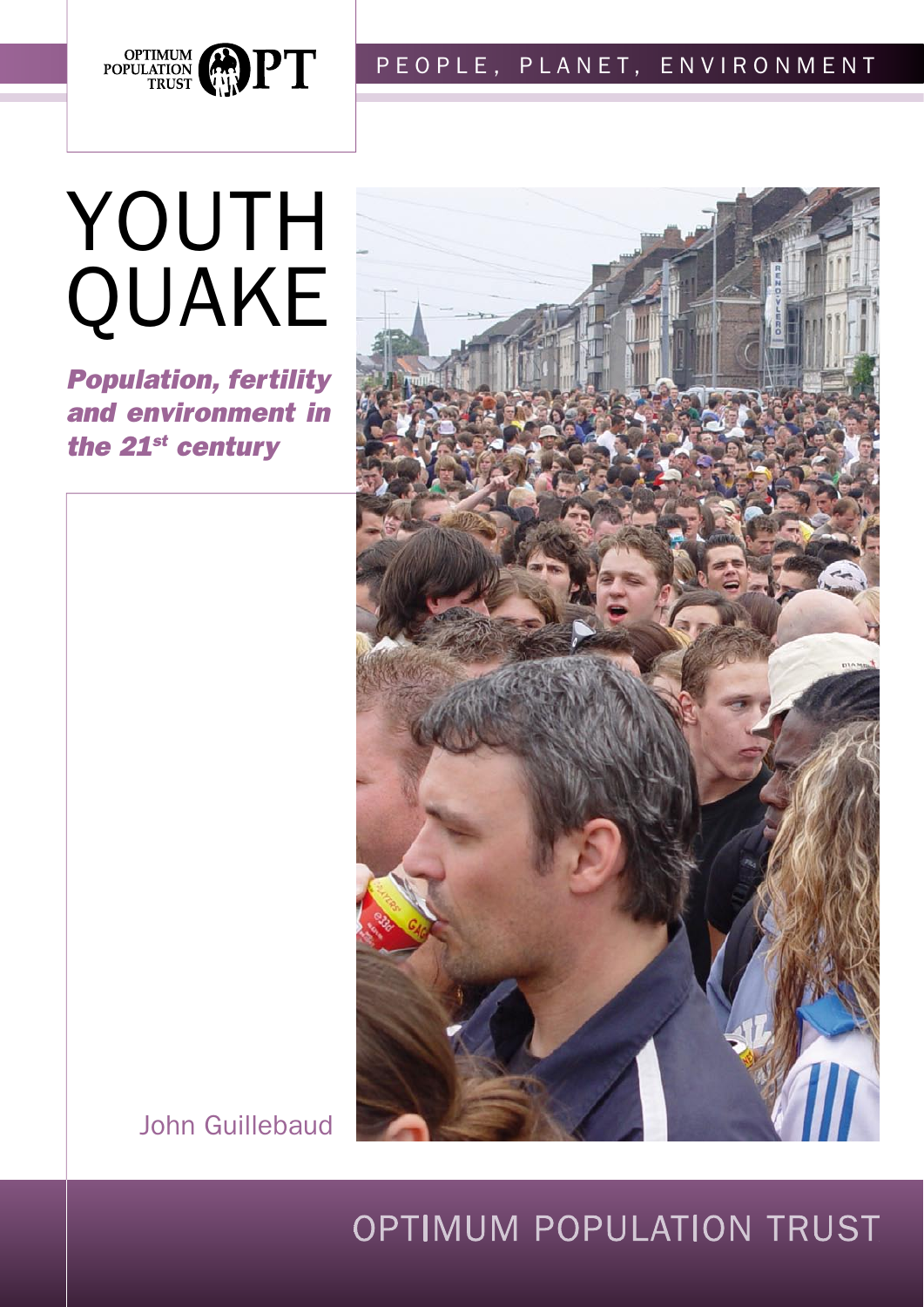

# Youthquake

*Population, fertility and environment in the 21st century*

# **Contents**

| Future Policy - World 17                  |
|-------------------------------------------|
| Future Policy - United Kingdom 20         |
| Policies and Recommendations Checklist 22 |
| References 23                             |



Founded in 1991, the OPT is an educational charity, thinktank and campaign group that promotes sustainable levels of population for the UK and the planet.

Tel: 07976 370221 www.optimumpopulation.org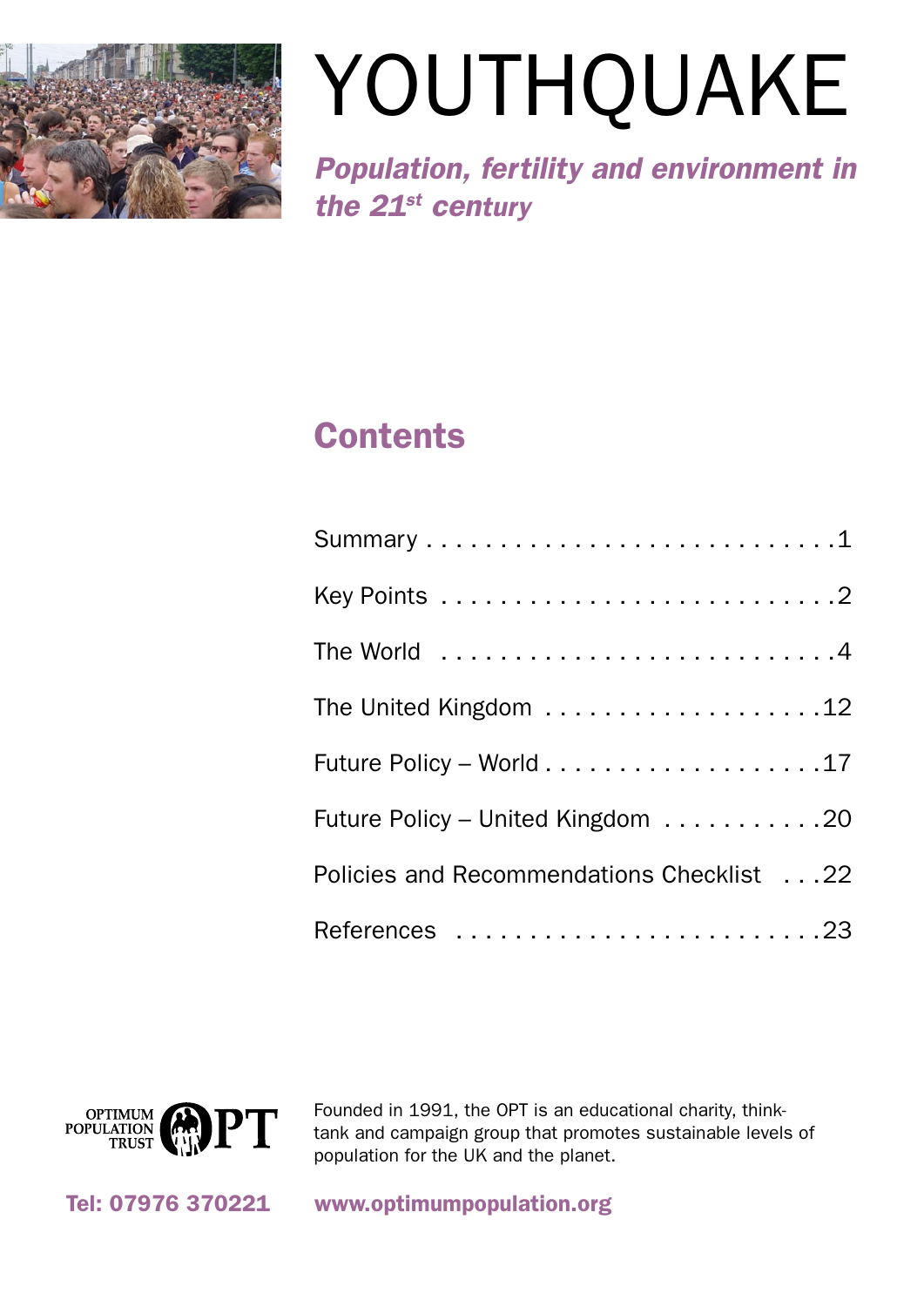# **Summary**

The Earth faces a future of rising populations and growing strains on the planet. Whatever else the future holds, significant population increase is inevitable and the current UN forecast of 9.2 billion by 2050 – itself a 40 per cent increase on the 6.7 billion in 2007 – may turn out to be an underestimate. The environmental damage resulting from population increase is already widespread and serious, ranging from climate change to shortages of basic resources such as food and water. By 2050, humanity is likely to require the biological capacity of two Earths. Without action, *longages* of humans – the prime cause of all *shortages* of resources – may cause parts of the planet to become uninhabitable, with governments pushed towards coercive population control measures as a regrettable but lesser evil than conflict and suffering.

The planet faces the biggest generation of adolescents and teenagers in its history – a "youthquake" with major social, political and demographic implications, not least the creation of a huge cohort of young urban males who, through frustration and unemployment, even now seek an outlet in violence. They are the engine of future world population growth – tomorrow's parents already born, and in unprecedented numbers.

Together, these challenges demand a response from governments which recognises the important role of human numbers in policy-making. Every country – not merely those in the developing world – would benefit from a national population policy that takes environmental sustainability into account. In the UK this would cover initiatives to reduce teenage pregnancies – including new guidelines for the media – encouragement for parents to "stop at two" children, resistance to calls for an increase in the birth rate and national recognition that continuous population growth is highly undesirable and, ultimately, impossible. Far from panicking about "baby shortages", almost every country can welcome fertility rates at or slightly below replacement level.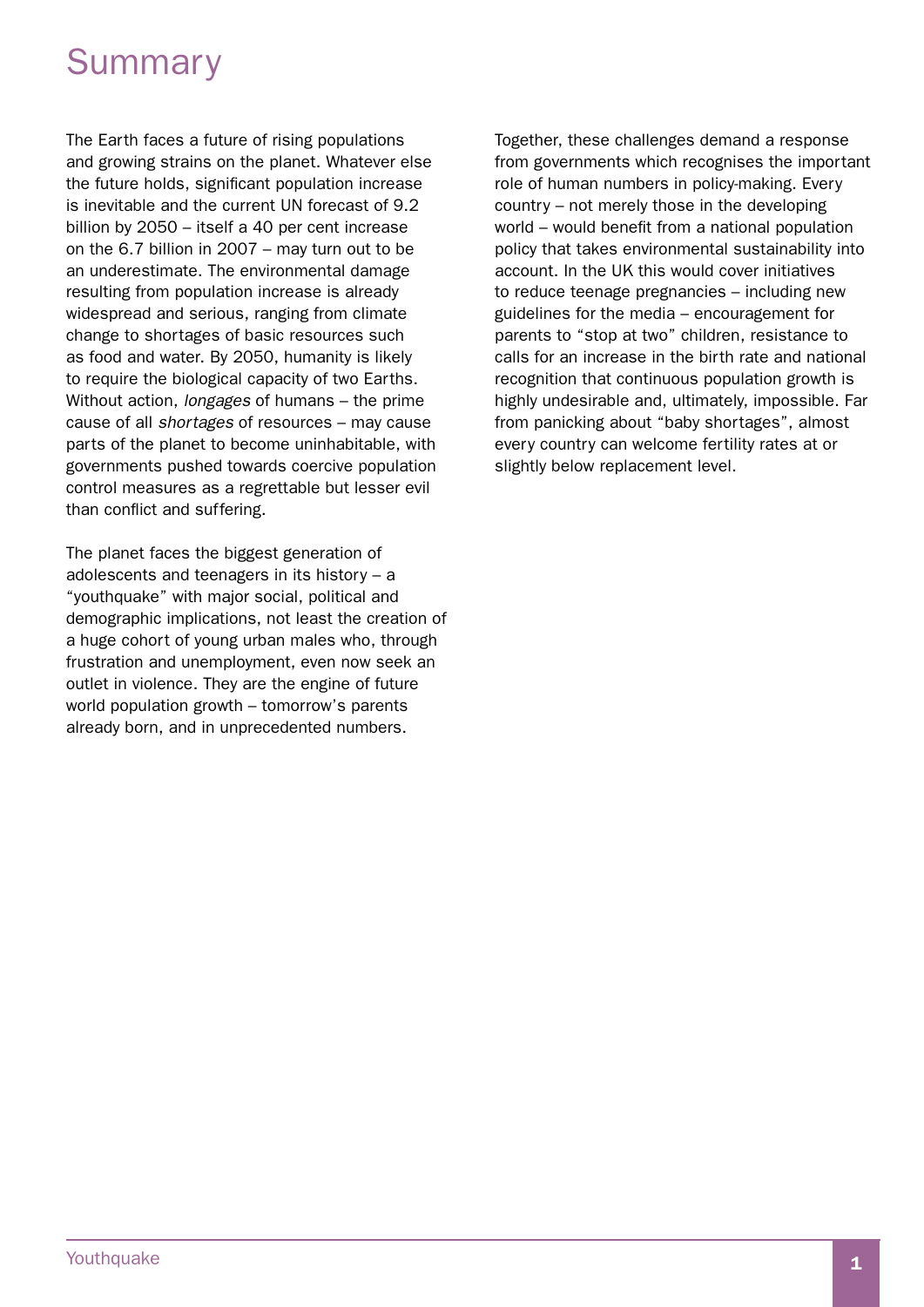# Key Points

- The current world population projection of just over 9 billion humans at final population stabilisation is a highly optimistic estimate. Because of poor family planning services and *laissez-faire* attitudes in many parts of the world, the planet may be forced to accommodate many more than this number.
- The Earth faces the largest generation of young people in its history – a "youthquake" of some 1.2 billion people between the ages of 10 and 19, or three billion under the age of 25, many living in the new mega-city slums of the developing world. The "demographic momentum" they generate means global population will continue to grow for decades, even if replacement fertility is achieved. Their access to family planning services is thus crucial to achieving a sustainable population for the planet*.*
- The 50 poorest countries in the world will more than double in size, from 0.8 billion in 2007 to 1.7 billion in 2050, according to UN projections published in March 2007. Increases in population of this scale and rapidity will wipe out gains in agriculture, education, literacy or healthcare faster than they can be made. Alleviation of poverty by even moderate increases in *per person* wealth, however justified, will have major impacts on climate and the environment because of the sheer numbers involved.
- Developed countries have a much greater global impact because of their far higher *per capita* levels of consumption. On current figures, each new UK birth will be responsible for 35 times more greenhouse gas emissions and associated environmental damage than a new birth in Bangladesh and 160 times more than a birth in Ethiopia. Population growth is not just a problem for the developing world. The condom, the Pill, and the intrauterine device ought to be as powerful symbols for the green movement as the bicycle.
- Compulsion in reproductive health is wrongheaded and has usually proved counterproductive. Yet many people wrongly portray a quantitative concern with human numbers as "intrinsically coercive" of poor people and as

automatically excluding other key interventions, such as education and poverty relief. The failure to understand that all these factors are important leads to continued under- resourcing of family planning and may paradoxically force more governments in the future to introduce compulsory birth control.

- An estimated 550,000 women die every year through unsafe induced abortion, pregnancy and childbirth. At least 35 per cent of these are killed by pregnancies they would have avoided if contraception had been available.
- $\bullet$  About 350 million couples worldwide a third of all couples of reproductive age – still lack access to a full range of family planning services, to enable them to space their children or limit the size of their families. This number is expected to grow by 40 per cent in the next 15 years.
- There is a vast unmet need for contraception and reproductive health services, evidenced by the fact that about 50 million of the roughly 190 million pregnancies worldwide each year end in abortions.
- $\bullet$  Fertility regulation is often stigmatised as being "anti-life" yet in reality it saves the lives of both mothers and children. Family planning "could bring more benefits to more people at less cost than any other single technology now available to the human race" *(James Grant, UNICEF Annual Report 1992)*.
- $\bullet$  Development agencies ignore the role of population increase in maintaining poverty. NGOs often treat increasing numbers passively, as a demographic "given" that has to be coped with through development. In effect, they are guilty of "predict and provide" on a global scale. Yet education and increasing wealth by themselves have virtually no impact on the use of contraception or on family size.
- The key to successful family planning is removal of the barriers to women's control over their own fertility. Development alone is not the best contraceptive – a contraceptive is the best contraceptive.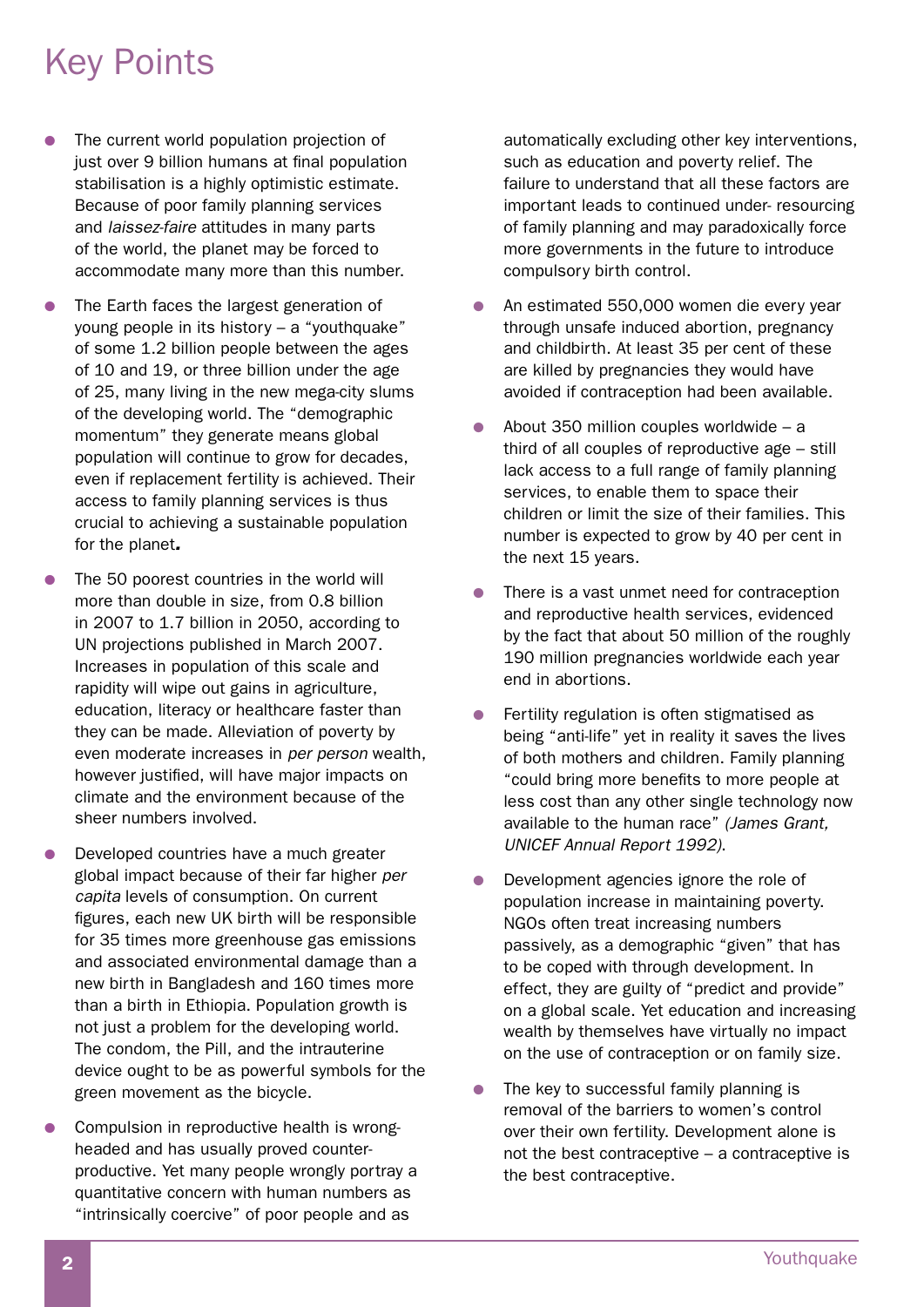- Voluntary family planning policies can bring dramatic results. A voluntary "two-child" population policy in Iran succeeded in halving fertility in eight years, as fast a rate of decrease as that of China, whose "one-child" policy began in 1980.
- **•** In extreme situations, where states or regions may be almost uninhabitable through environmental damage, one-child policies may become unavoidable. However, such policies should only be introduced as a last resort and after full and democratic consultation. Generally one-child policies are unnecessary, counterproductive and liable to discount human rights.
- Only a third of the US \$17 billion annual spend that was pledged at the 1994 International Conference on Population and Development (ICPD) in Cairo on reproductive health by 2000 has been forthcoming. Less than 10 per cent of the \$5–6 billion donated has been used for contraception.
- $\bullet$  Teenage mothers suffer multiple disadvantages. A teenage mother is more likely to drop out of school, to be unqualified, unemployed or low-paid, to live in poor housing and on welfare, and to suffer depression.
- The United States and Russian Federation teenage birth rates of above 45 (per 1,000 girls aged 15-19) are the highest in the developed world – and about four times the European Union average. The UK has the highest teenage birth rate in Europe.
- The drive to combat teenage pregnancy in the UK is losing momentum. Despite the establishment of the Teenage Pregnancy Unit and the setting of local conception reduction targets of 40-60 per cent from 1999 levels by 2010, the implementation of initiatives has been fragmentary and uneven. The arrival of primary care trusts and the absence of ring-fenced funding has led to inadequate resourcing.
- The government's teenage conception reduction targets may well be unachievable without a major increase in the uptake of long-acting contraceptive methods, such as implants, injections and intrauterine devices. These should be more readily available to young people, since they have the virtue of "forgettability", crucial when alcohol or other drugs are involved. All are more effective than the contraceptive pill.
- A "stop at two" children or "one child less" guideline for couples in the UK should be introduced by the government, promoted in schools and in the media and backed by environmental groups. This should be promoted as part of a greener lifestyle and as an example to couples worldwide, encouraging them to limit their own family size to protect the environment.
- Pro-natalist pressures  $-$  for example, calls to increase the birth rate to improve the age dependency ratio – should be resisted. More children now means yet more pensioners 60-70 years from now. The effect of this is to increase further the total population of the country while not, in the long term, improving the dependency ratio of workers to non-workers.
- New guidelines should be introduced for the portrayal of sex and fertility issues by broadcasters, print media and internet service providers. These could be drawn up through consultation with industry, government, health agencies and relevant NGOs and would be aimed at countering the glamorisation of sex and motherhood among vulnerable groups, and stressing personal and social responsibility.
- A major new study is needed of the "perverse" incentives" that lead some teenage girls to become pregnant. Some teens, particularly in areas of significant deprivation, appear to decide that the economic advantages to them of having a baby – related to housing, for example – outweigh any disadvantages. There is an urgent need for evidence-based policies that do not have adverse effects, especially on the children involved.
- The term "sex education" should be abandoned, because it omits the crucial word "relationships", often leading opponents to interpret it as meaning "educating" or encouraging young people to have sex. The term "sex and relationships education" (SRE) should always be used, as a matter of policy.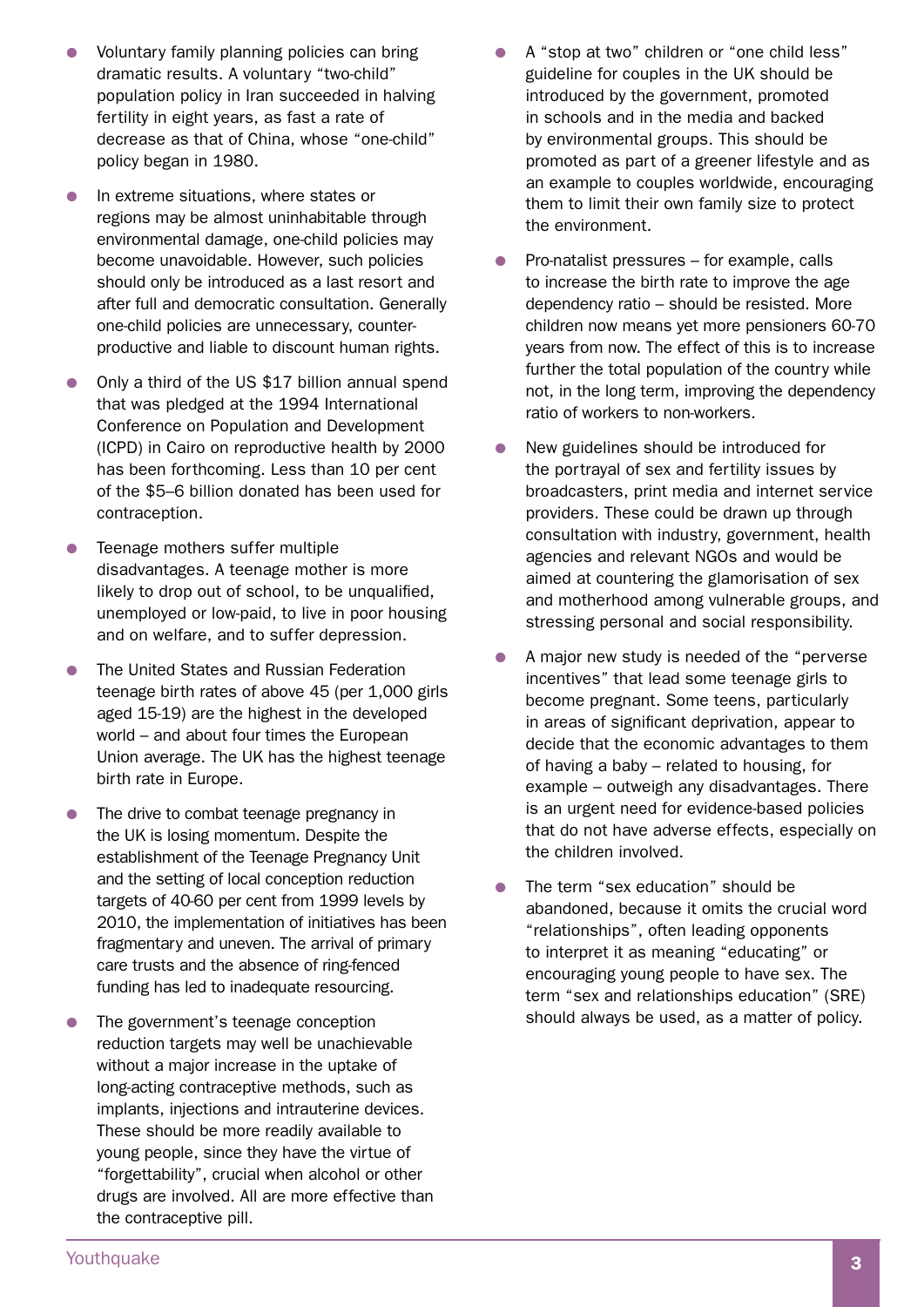# The World

*Humanity is approaching a crisis point with respect to the interlocking issues of population, environment and development.*<sup>1</sup>

*Why isn't everyone as scared as we are?*<sup>2</sup>

*Whatever your cause, it is a lost cause, unless we limit population growth.*<sup>2</sup>

*One simply feels convinced that someone – the government or God – will somehow stop it, before it disturbs our comfortable and settled lives… It takes a long time to realise that as far as looking after the future of humankind and the earth is concerned, there is no-one at the controls; but once achieved, the realisation is remarkably disquieting.*<sup>3</sup>

*The biggest cause of climate change is climate changers: human beings. Deciding to stop at two children, or at least to have one child less, is the simplest, quickest and most significant thing any of us could do to leave a sustainable and habitable planet for our children and grandchildren.*<sup>4</sup>

*Population: People feel they can't talk about it – but there is a large unmet need for smaller family size – i.e. it is do-able, amenable to change.*<sup>5</sup>

*Consumption: People can talk about it – but there is no unmet need for reducing consumption! [It's] more difficult to change.*<sup>5</sup>

## Youthquake

The current world population projection of 9–10 billion humans at final population stabilisation is a variable, not a "given". It is a highly optimistic estimate. With widespread and continuing *laissez*faire attitudes to reproductive health care (RHC), and hence no universal voluntary access by all couples (especially young people) to birth planning services, the planet may be forced to accommodate even more people, short of a catastrophic increase in death rates. In the shorter timescale of the next 40 years an increase to about 9 billion is only to be expected, because tomorrow's parents are already born and, even if their fertility is only at replacement level, their sheer numbers will lead to many added births.

**Figure 1** shows the remarkable similarity between the pattern, not the timing, of world population growth and that of the UK. (Issues relating to UK fertility are dealt with later in this report.) According to the UN Population Fund (UNFPA)

#### and the Population Reference Bureau<sup>6</sup>

(*www.prb.org/pdf06/06WorldDataSheet.pdf)*, almost half of the world's people are under the age

of 25. This includes the largest ever generation of adolescents, a "youthquake" of some 1.2 billion people between the ages of 10 and 19, the vast majority of whom – 87 per cent – live in the developing world. How many youngsters thronging the slums of the world's mega-cities will be able, as they pass puberty and enter the "sexual market-place", to access the sex and relationships education and contraceptive services they need and deserve?

This vast group of young upcoming parents causes the sustained demographic momentum we are witnessing today, despite reduced birth rates in the majority of countries. This is also the basis for a vast elderly generation towards the end of this century.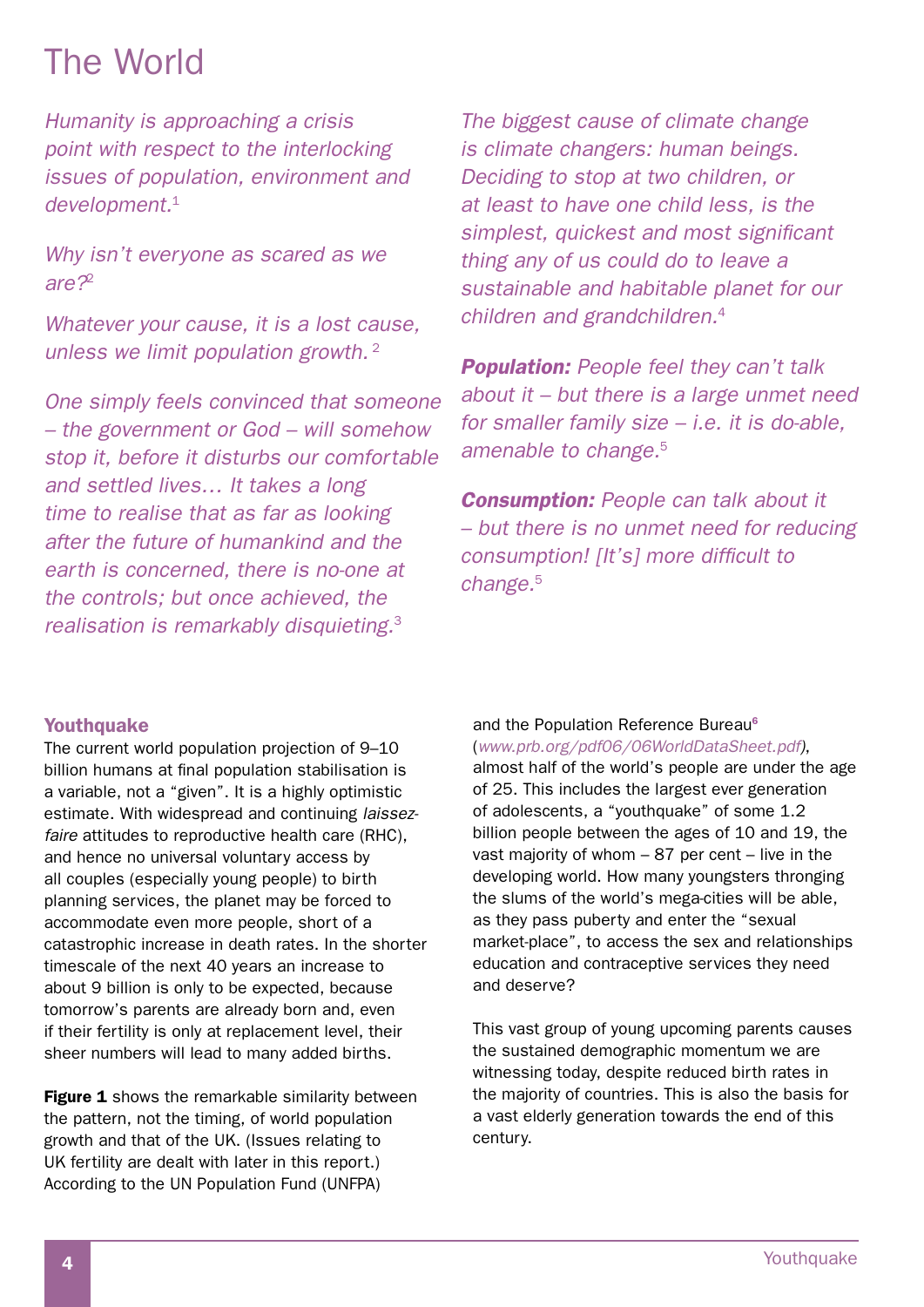## Figure 1: Population growth: world and UK



## Consumption

What will be the impact of an extra 2.5 billion people on the planet in 2050? The average ecological footprint (the ecological impact of humanity on the Earth) is 2.2 hectares per person, while there are only 1.8 hectares of land available per person to provide natural resources from the planet. On these measures, humans are on the latest (2003) data currently consuming about 25 per cent more natural resources than the Earth can produce.

#### The *IUCN/WWF Living Planet Report 2006*7 *(see www.footprintnetwork.org/newsletters/gfn\_blast\_*

*0610.html)* warns that, based on what it terms a "moderate" business-as-usual scenario, with demographic growth leading to a population of 9.1 billion people by 2050, relatively slow increases in carbon dioxide emissions, and the continuation of current trends in biological resource consumption, humanity will be using the biological capacity of two Earths in 2050. Given that another habitable planet is not available, might humanity have to suffer the kind of death-dictated control to achieve stabilisation, or reduction by a "population crash" – a massive cull through violence, disease, starvation or natural disasters – which biology dictates for all other species when their numbers exceed the limits of their environment's carrying capacity?

The projected requirement for more than two Earths in 2050 does not take into account the need to raise the world's least "affluent" out of poverty. In 2007 53 per cent of the world's people – some 3.5 billion – existed on less than \$2 per day. For them a rise in living standards *along with inevitable increased consumption* is absolutely essential. The result, however, will be additional climate change, habitat destruction and the extinction of tens of thousands of plant and animal species. Populations of terrestrial, freshwater and marine species fell by an average 40 per cent between 1970 and 2000, and already a staggering 97 per cent of the vertebrate biomass is human flesh plus the flesh of our cows, pigs, sheep and other domestic animals, leaving only three per cent for all wild species. 8

Among industrialised nations, only the USA, the world's largest economy and the third most populous country after China and India, is experiencing significant growth in human numbers. Its population is expected to climb from 300 million people in 2006 to 420 million in 2050. <sup>6</sup> Already the "footprint" of an average North American is double that of a European, and seven times that of the average Asian or African. With US consumption rates so high – the USA being already responsible for 25 per cent of world  $CO<sub>2</sub>$  emissions – a massive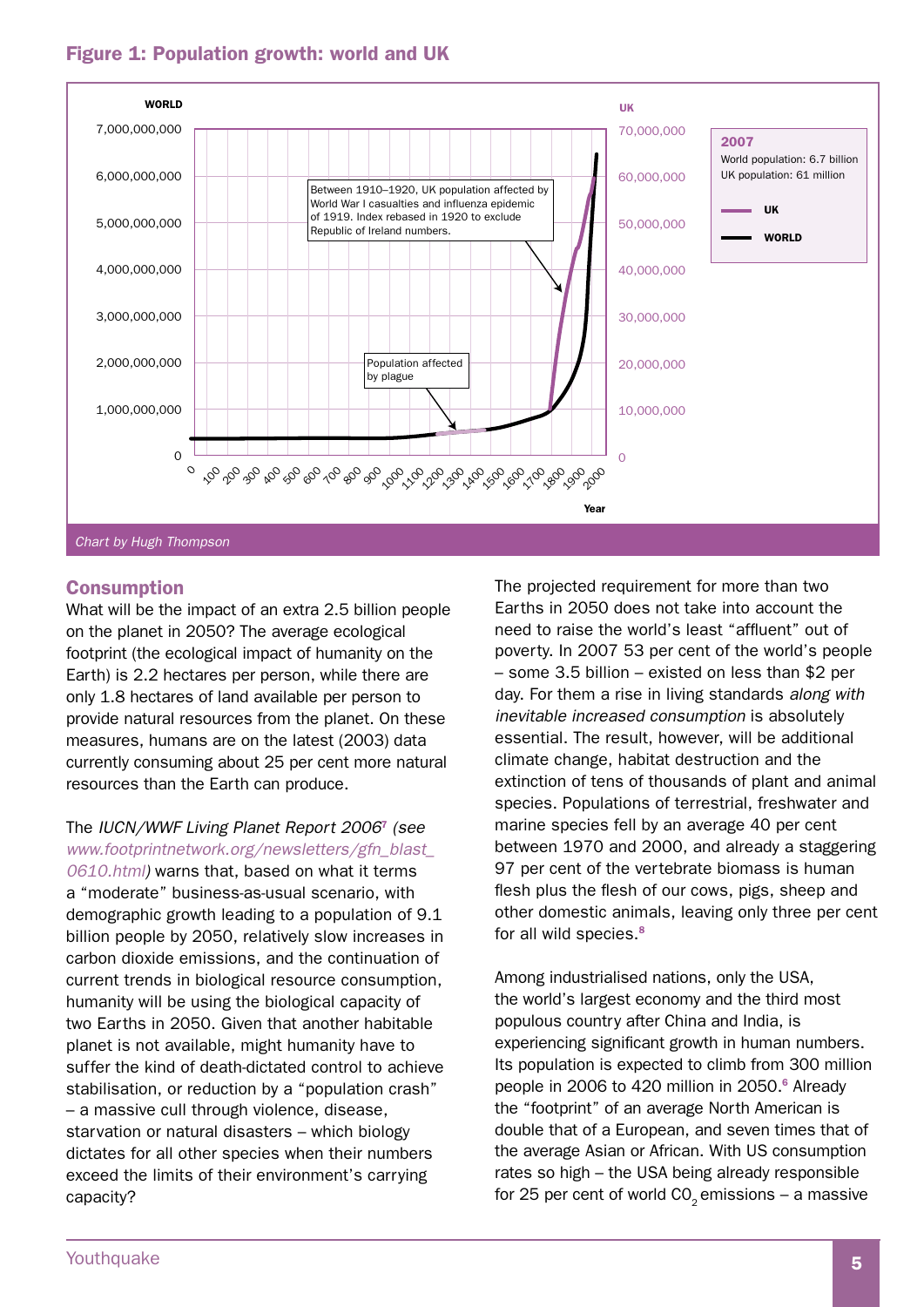## Definitions:

## **TFR (total fertility rate).**

*Projected mean total number of children born per average woman in her lifetime on current demographic assumptions – in shorthand, "average family size".*

**Unmet need.** *Proportion of women who wish (in survey data) to delay or terminate childbearing but who are not using contraception.*

## **Mean family size preference.**

*Average desired number of children (survey data), women often preferring fewer than men.*

## **Population momentum.**

*Tendency for population growth to continue for many decades beyond the time that replacement-level fertility has been achieved because earlier high birth rates have led to a "bulge" of children and young people who have yet to become parents.*

## **Demographic dividend.** *As*

*a generation provides widespread access to family planning and the birth rate begins to fall, a country is left with a low dependency ratio i.e. many working age people paying taxes and relatively fewer young for them to provide for. This is known as the demographic bonus or dividend because with organisation and investment, it can be the fuel for intense economic growth and prosperity.*

increase in its population does not bode well for the environment. Population growth, therefore, should not be viewed as a problem to be tackled solely by the developing world. In both developed and developing worlds, the condom, the Pill, and the intrauterine device ought to be seen as symbols of a green lifestyle just as much as the bicycle.<sup>9</sup>

## Voluntarism, coercion and mortality

Most countries in the densely-populated and overconsuming minority "North" would themselves benefit from adopting a (lower) population policy*.* Yet many people continue to portray "any quantitative concern for population as necessarily and intrinsically coercive<sup>"10</sup> of poor people. This is not so. Compulsion in reproductive health is wrong-headed, has usually proved counterproductive, and need not be contemplated when so many societies are not yet adequately taking the voluntary measures. Primarily these would remove the many obstacles (see below), usually caused directly or indirectly by the male gender, and so "ensure that any woman on the planet who wants a modern contraceptive method, to be used tonight by herself or her partner, has easy access to it".<sup>9</sup>

The continued inadequate resourcing of the voluntary approach is arguably the best way to ensure that many more future governments will be forced, as they will then see it, through population pressure, to legislate for coercive birth control – as occurred in China in the early 1980s. Moreoever, *not* offering so many women the choice of available and accessible contraception is by default coercive, effectively causing many *compulsory* pregnancies worldwide.

Other people distrust this concern with population quantity as inevitably exclusive of other key interventions: social justice – relieving poverty and gender discrimination; education, especially for the empowerment of women; or improving child survival. This emphatically does not need to be true – the approach should be not "either-or" but "both-and".

In developed countries research has led to an increasingly wide choice of contraceptive methods. Worldwide, however, nearly 350 million couples, more than a third of all couples, still lack access to a full range of family planning services to enable them to space their children or limit the size of their families, and this number is expected to grow by 40 per cent in the next 15 years.<sup>11</sup> Many for cultural and "social security" reasons still want large families, yet large-scale surveys have shown that at least 50 per cent wish to prevent another pregnancy. "Every minute in the world 380 women become pregnant, and of those 190 did not plan to do so". <sup>11</sup> We are failing to push at the open door marked "contraception".

It's also the case that women cannot die from a pregnancy they don't have. Yet every minute one woman dies through unsafe induced abortion, pregnancy or childbirth, totalling over half a million per annum $12$  (estimates vary because the data are hard to collect). The figures suggest that at least 35 per cent of those women are being killed by pregnancies they would have avoided, if they had had the contraceptive choices women in the North take for granted.<sup>12</sup>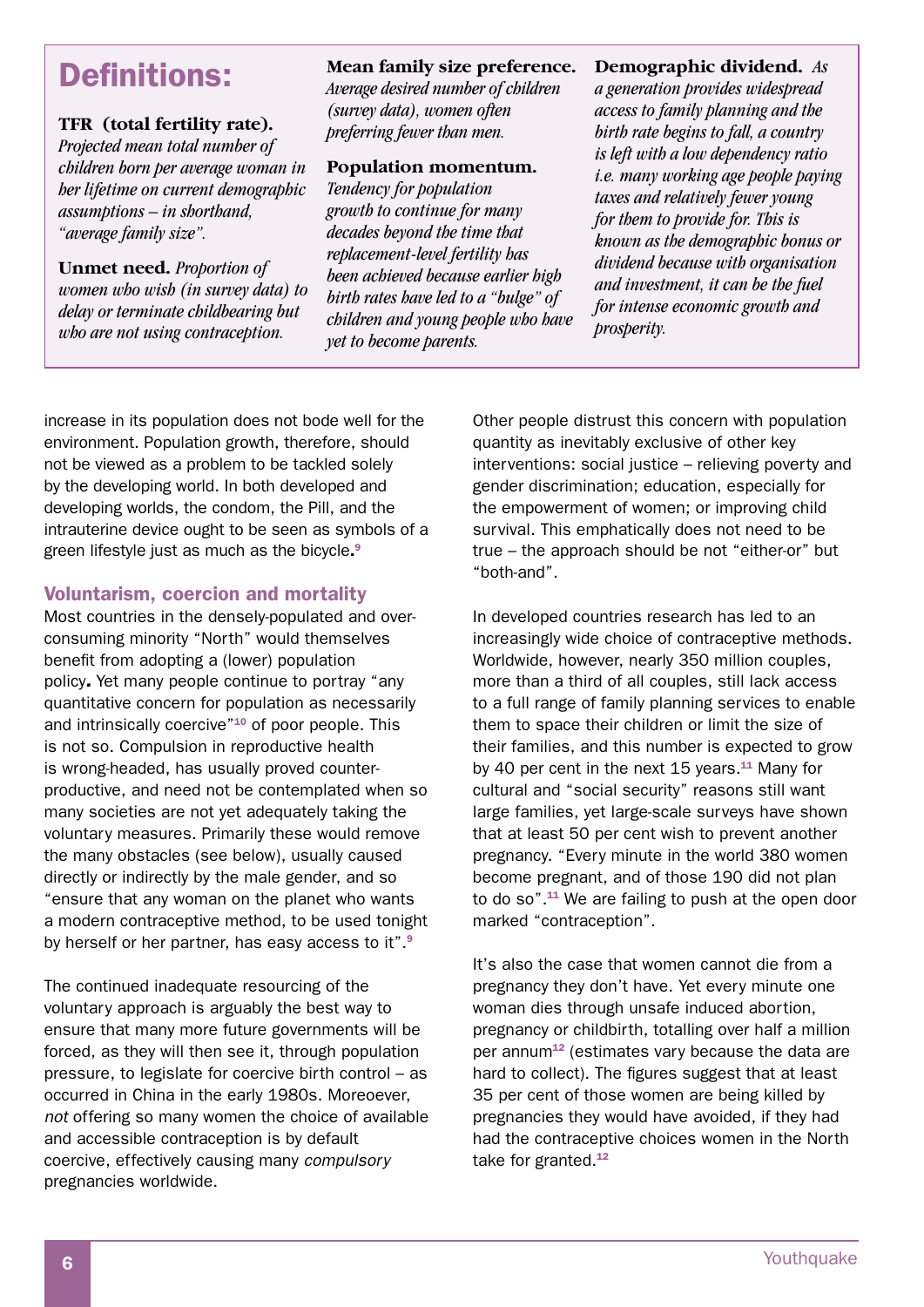## Abortion

The above figures on unwanted pregnancy suggest a vast unmet need for the provision of contraception and reproductive health services. There is more clear evidence of this in the fact that about 50 million of the roughly 190 million conceptions worldwide each year end in abortions. Up to half of these procedures are clandestine, performed under unsafe conditions, and around 68,000 women die from complications of unsafe abortions each year – almost all in developing countries.

The majority in the international community has agreed that reproductive choice is a basic human right. But, as the UNFPA rightly says, "without access to relevant information and high-quality services, that right cannot be exercised". The opponents of international family planning, such as the Bush administration in the US (see box on *The global gag rule*) thus effectively cause many abortions – although neither they nor their supporters are favour of abortion as a means of family planning. Indeed support for high-quality services in contraception and sterilisation – with the goal that, in the words of the slogan, abortion should be "legal, safe, and rare" – is virtually universal.

## Continuing pregnancies

All women would benefit from having realistic choices to enable them to control their fertility, but this applies above all to those having the most dangerous pregnancies – dangerous both for them and for their babies. These are the "four toos", those pregnancies that occur:

- $\bullet$  Too young just post puberty.
- $\bullet$  Too old before the menopause.
- $\bullet$  Too many more than the family's resources can provide for.
- **•** Too often: if babies are spaced by less than 18 months, this trebles infant mortality compared with a 36 month interval<sup>11</sup> – as well as risking the mother's health.

Regardless of concerns for the planet, reproductive health care saves lives, the lives of millions of women and their offspring. It is also highly costeffective for governments. A USAID study in 1994 showed that for each birth averted, at an outlay of 64 Egyptian pounds, there would be a saving

## The global gag rule

*First introduced in 1984 and reintroduced by President George W. Bush in 2001, the Global Gag Rule (also known as the Mexico City Policy) puts non-governmental organisations outside the United States in an untenable position, forcing them to choose between carrying out their work safeguarding the health and rights of women, or losing their funding from the United States. The Gag Rule prohibits organisations in receipt of US funds from using their own money to provide abortion information, services and care, or even discussing abortion or criticising unsafe abortion. It even prevents organisations from working on these issues at the request of their own governments.*12

for Egypt of £E1,250 per five-year primary school course – a 20-fold benefit, before even factoring in the savings on health or housing.<sup>13</sup>

UNICEF has concluded that "family planning could bring more benefits to more people at less cost than any other single technology now available to the human race" *(James Grant, UNICEF Annual Report 1992).* It is thus something of a paradox that fertility regulation is so often stigmatised as "anti-life"– indeed is widely treated as a taboo subject.

## Alleviating poverty

Halving extreme poverty between 1990 and 2005 is the first of the eight Millennium Development Goals (MDGs) set by the UN in 2000. In 2006 the UK's All Party Parliamentary Group on Population, Development and Reproductive Health examined the impact of population growth on the MDGs and in its report *Return of the Population Growth Factor*12 concluded: "The evidence is overwhelming: the MDGs are difficult or impossible to achieve with the current levels of population growth in the least developed countries and regions" – a conclusion in line with most of the arguments advanced in the present report (see www.appg-popdevrh.org.uk).

As already stated, more than half the world's population currently struggles to survive on less than \$2 a day, with multiple deprivations, bad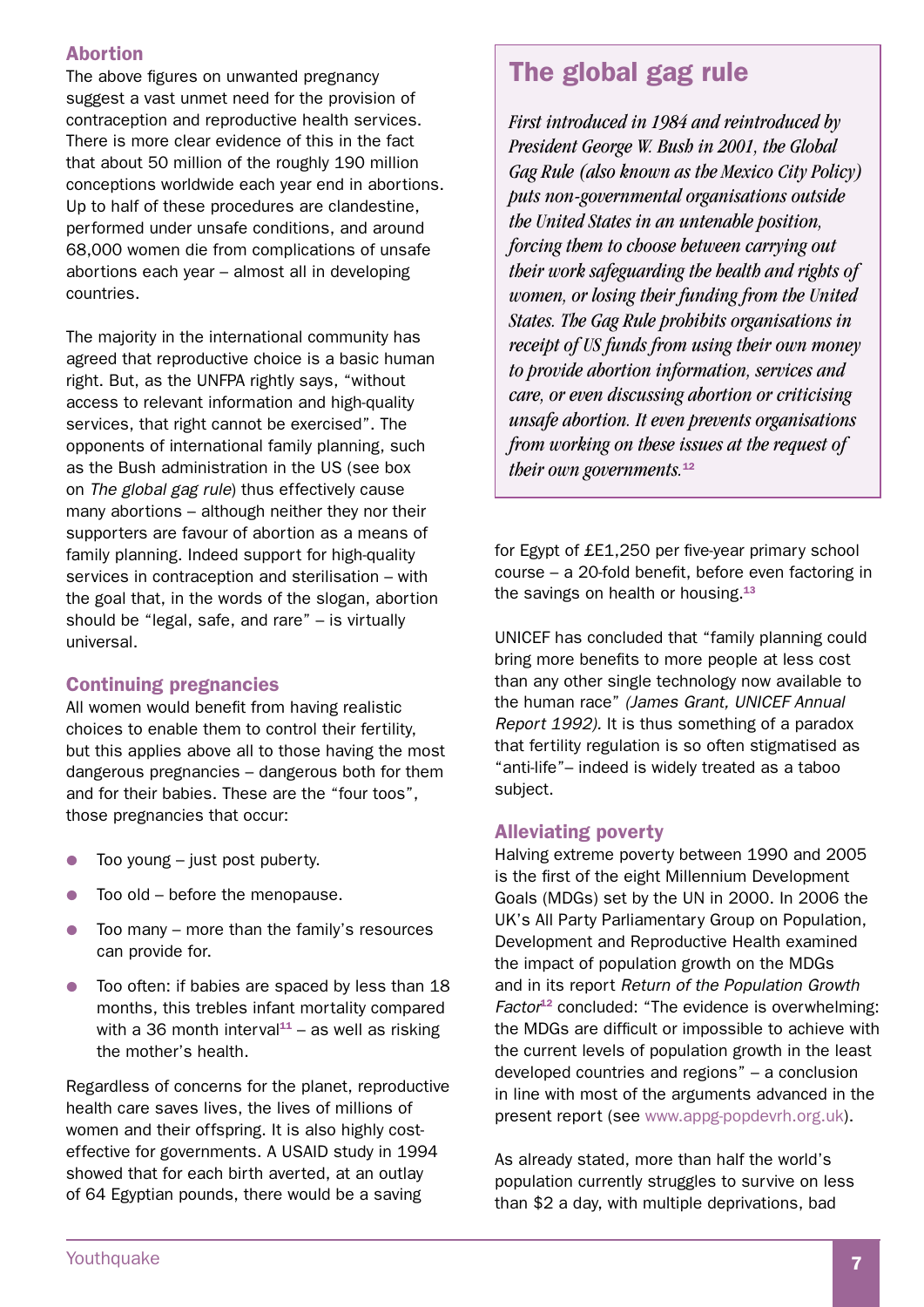#### Table 1: Ethiopia – Going backwards?

|                                                                        | 1985  | 2005           | 2015 |  |
|------------------------------------------------------------------------|-------|----------------|------|--|
| Population (million)                                                   | 44    | 69             | 94   |  |
| Births per woman                                                       | 6.5   | 6.1            |      |  |
| Life expectancy                                                        | 47    | 45.5           |      |  |
| Pregnancy-related deaths (per<br>100,000 live births)                  | 870   | 850            |      |  |
| Annual income per person (GDP) (\$)                                    | 130   | 90             |      |  |
| External debt $(\$)$                                                   | 2590m | 7151m          |      |  |
| Official development aid received (\$)                                 | 715m  | 1306.7m        |      |  |
| Population in 2005 already needing<br>permanent food aid <sup>12</sup> |       | 8 <sub>m</sub> |      |  |

According to the UN, the carrying capacity (arable land needed to support the population on a minimum diet) of farmland in Ethiopia was exceeded in 1982.

Ethiopia's armed forces total 253,000; UK's armed forces total 210,000.

Table based on UNDP data and adapted from: *Ethiopia: 20 years on from Live Aid,*  Eric McGraw, *Inside Time*, No. 73, July 2005

sanitation and poor health – all the worse for women because of gender inequality and abuse. Population growth increases, yet is also increased by, poverty – two apparently contradictory statements that are in reality both true.

Poverty is increased by population growth. It is difficult for a resource-poor country with rapid population growth to reduce poverty, even if the economic "cake" is growing, because each slice must continually be divided between ever more individuals. The 0.9 billion increase in population forecast for the 50 poorest countries by 2050 will wipe out gains faster than they can be made, whether in agriculture, healthcare, education or basic literacy. For example, an extra two million teachers are needed in the world each year just to educate the new arrivals.<sup>12</sup>

Yet it is also undeniable that **population growth is** increased by poverty. In rural poverty, reduction of family size appears disadvantageous – as the Chinese saying has it, "every mouth has two hands". The labour of each new child in the family is welcomed, as a form of social security

for sickness and old age. High child mortality also tends, unsurprisingly, to reduce interest in birth planning until a relatively high average family size is achieved. This scenario tends to be emphasised by development agencies, which ignore the way population growth perpetuates poverty by increasing the number of individuals to share the resources – notably the basic resources of land and water – available to each family or country. Often NGOs view increasing numbers passively, as a demographic fact that just has to be coped with by development – in effect, "predict and provide" on a global scale.

Since both these statements are true, in combination a vicious circle is created, reinforced by theories that link economic development to reduced family size – notably the demographic transition.

The standard economic demand-side paradigm focuses on increasing *per person* prosperity. Those who believe that this "demographic transition" is the only way a country lowers its family size maintain that as *per capita* wealth increases and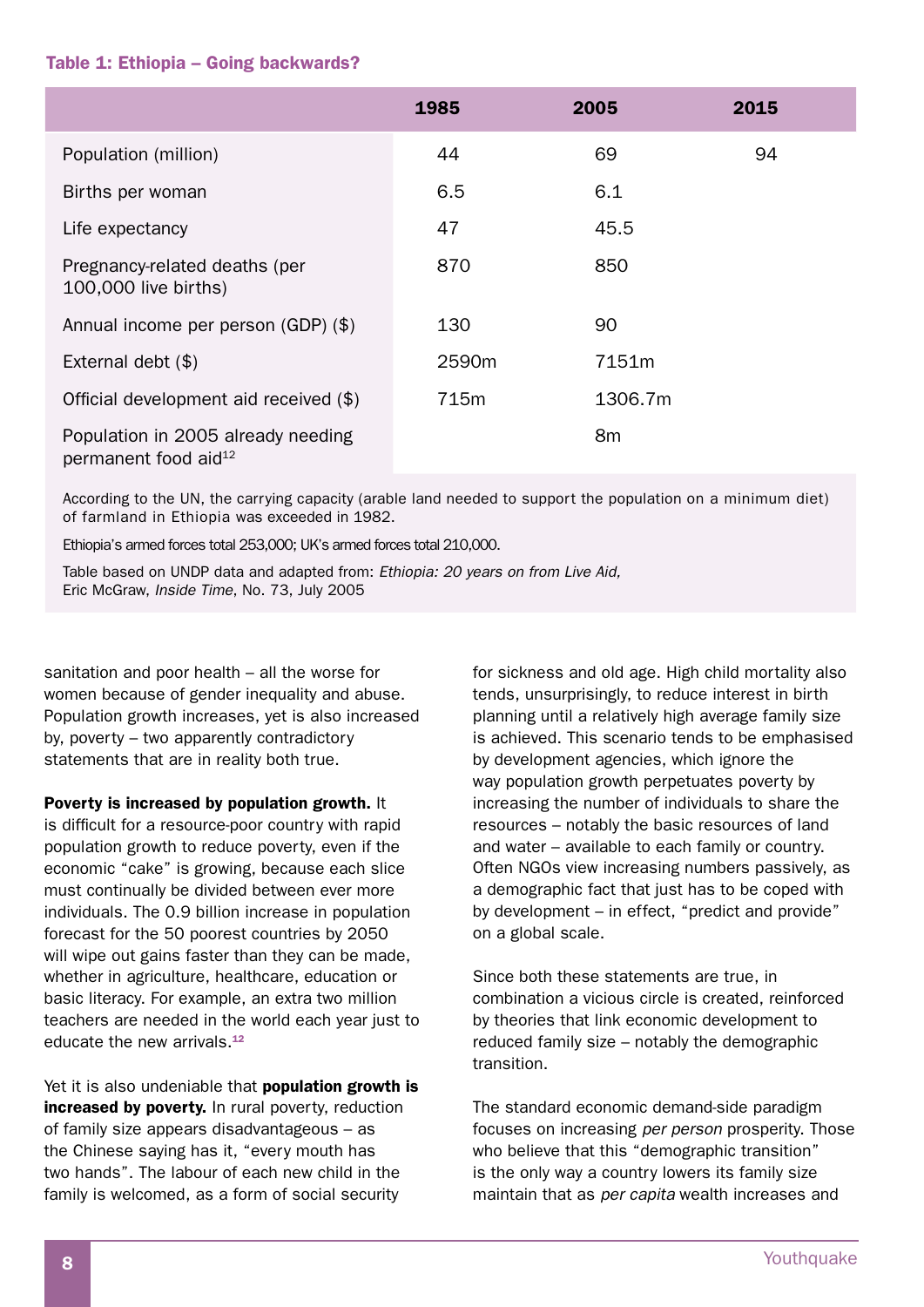## Family planning and Post-It™ notes

*The availability of a new product together with accurate publicity about it creates consumer demand. In a key paper*14 *Martha Campbell highlights the analogy with normal consumer behaviour – what happens when a consumer becomes aware of a new product, perhaps before they have fully recognised a need for it. Post-It™ notes come into this category – a product consumers did not know they wanted until they appeared. Similarly, women in Rwanda or Congo start from a position that the number of children they have is "up to God" – and their husbands. They cannot know reversible contraception exists as an option or how much they would wish to use it until it is realistically available and accessible.*<sup>15</sup>

*"For 40 years we have been asking, in surveys and one-on-one anthropological investigations in sub-Saharan Africa… whether parents used contraception or worried about the inability to control family size. The answers have been the same. The parents had not practised birth control because they had no access to services. They had never contemplated restricting family size because without the methods for doing so, it was unimaginable"* <sup>16</sup>*(emphasis added).*

 *"In many of today's countries with persistently high fertility, contraceptive commodities are in short supply, the extent and range of barriers to their use are not yet well understood by governments, and misinformation is often stifling demand in the lowest resource settings… it should not be surprising that demand for contraception changes when correct information arrives with the needed technologies – in keeping with normal consumer behaviour."*14

more citizens, particularly women, are educated, so child survival improves, the perceived costs of children rise and the "social security" advantages of having more children are reduced. Women, it is hoped, then find ways to contracept. Family planning provision, the argument goes, may thus take a back seat until that point.

But what if poverty is *not* relieved? One might wait then endlessly for the prosperity-induced change in women's average family size preference that the classical demographic transition model depends upon. Indeed, while waiting, a country's wealth *per capita* tends to go *down,* as shown clearly in Table 1 for just one example, Ethiopia. The vicious circle needs to be broken, primarily by the removal of fertility control barriers to women.

An assumption of the standard demographic transition model is that in high fertility countries women want the large families they end up having. But much evidence shows this is not so. Almost no women anywhere want the biological maximum of 10 or more. Frequent coitus is the norm, not necessarily higher than in developed countries, so all babies above the number preferred have to be actively *prevented*. The crucial differences that separate high fertility countries from low fertility countries are:

- a fatalism about children arriving ("it is God's will")
- a lack of the understanding  $-$  which comes through education and the arrival with it of correct information (see box on *Family Planning and Post-It™ notes*) – that there is any realistic option that babies might come "through choice not chance" and
- simple lack of access to contraceptives.

Many developing countries have reduced their total fertility rate (TFR) – their "average family size" – to close to two – and have done so about as quickly as China, but without the coercion that exists in China. They include Costa Rica, Cuba, Iran, South Korea, Mexico, Morocco, Sri Lanka, Taiwan, Thailand, Tunisia, Vietnam and – surprisingly, perhaps – South India. These low-fertility "success stories" often involve vastly different developing countries or regions but have one factor in common. Their governments recognised the population-poverty connection and took steps to remove the barriers to fertility planning.

Studies of such very different locations which have successfully lowered their TFR show that whatever else applies, including changes in prosperity, the key requirement – which can also be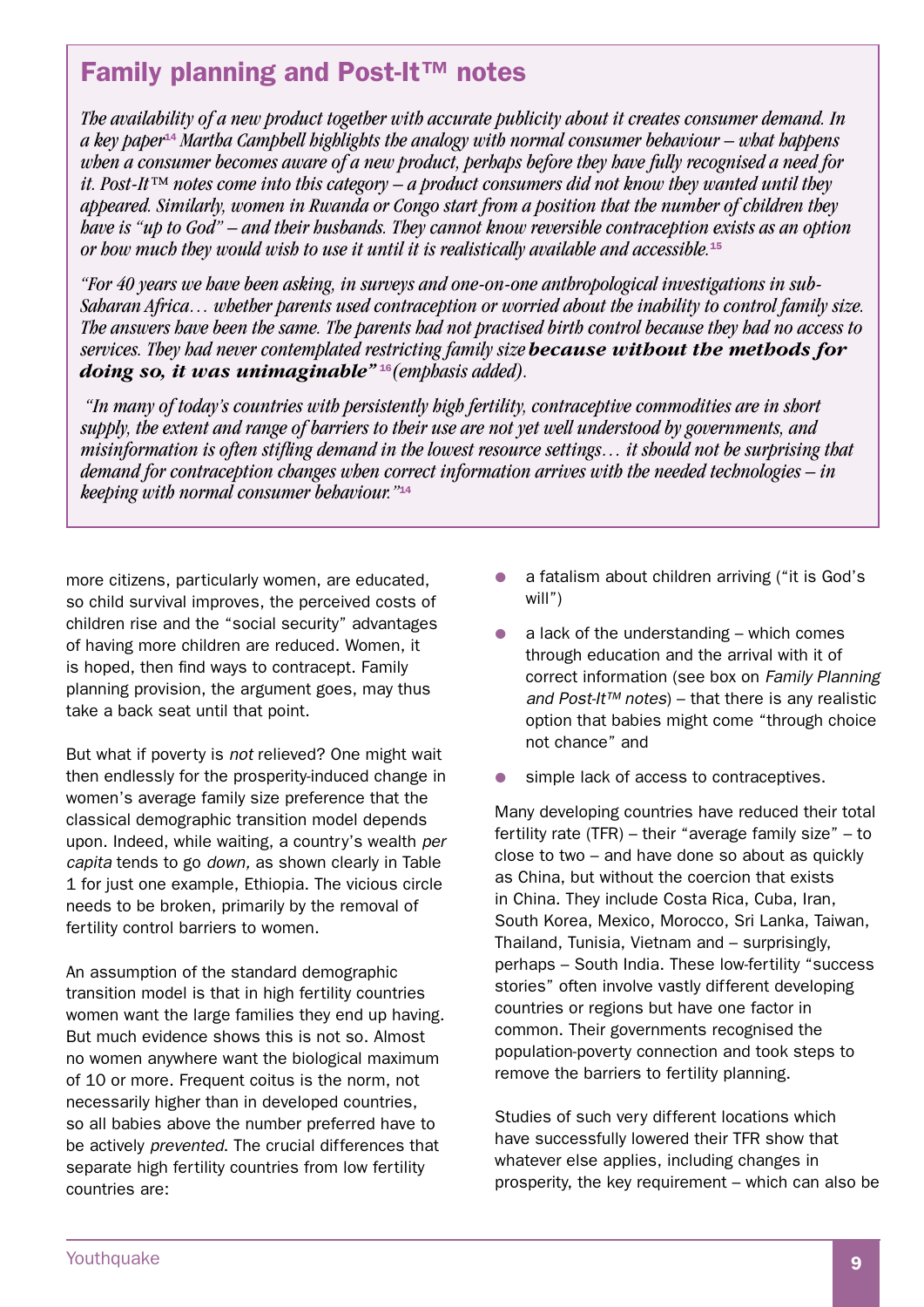

## Figure 2: Maternal mortality, infant mortality and total fertility rates in Iran, 1960–2000

*IRAN succeeded in halving its TFR in just eight years, from a family size of 5.2 children in 1988 to 2.6 in 1996. This was through a conscious government decision in 1987, after a census, to reduce the country's rapid population growth rate in order to aid its development. Iran's reproductive health success story occurred in part through the removal of obstacles to women choosing to control their fertility, including perceived religious obstacles through Islam, which Iran's own religious scholars issued edicts or fatwas to refute. A second key factor was ensuring an efficient supply chain of a good range of contraceptives through a countrywide network of "health houses". Importantly, this was a voluntary "two-child" population policy, yet the rate of decrease in Iran's TFR was just as fast as that of China, whose "one-child" policy began in 1980. (See Figure 2)*

implemented much more quickly – is the removal of barriers to contraception. These barriers are widespread and include simple lack of access to the contraceptive methods themselves, ignorance and misinformation, some of it deliberate – for example, exaggerating the risks of a method. When these barriers are removed, through education and good use of the media, and contraceptives become easy to obtain, education and *per capita* wealth have virtually no extra impact on the use of contraception or family size. The chances of per-person prosperity increasing are also much improved, since there are fewer persons to share in the country's wealth. This is the demographic dividend. 12

Removing the barriers and offering women choices to control their own fertility, as surveys $12$ show is already desired by many, seems in many countries to have kick-started a virtuous spiral of fewer babies, improved survival because of better spacing, more wealth *per capita* in each family, more acceptance of smaller families and more desire for and use of voluntary birth control. This is a situation in which everybody wins, yet the majority of development NGOs still refuse to acknowledge it.

Thus the old slogan "development is the best contraceptive" is out-of-date – in reality a contraceptive is the best contraceptive. The vicious circle of population growth and poverty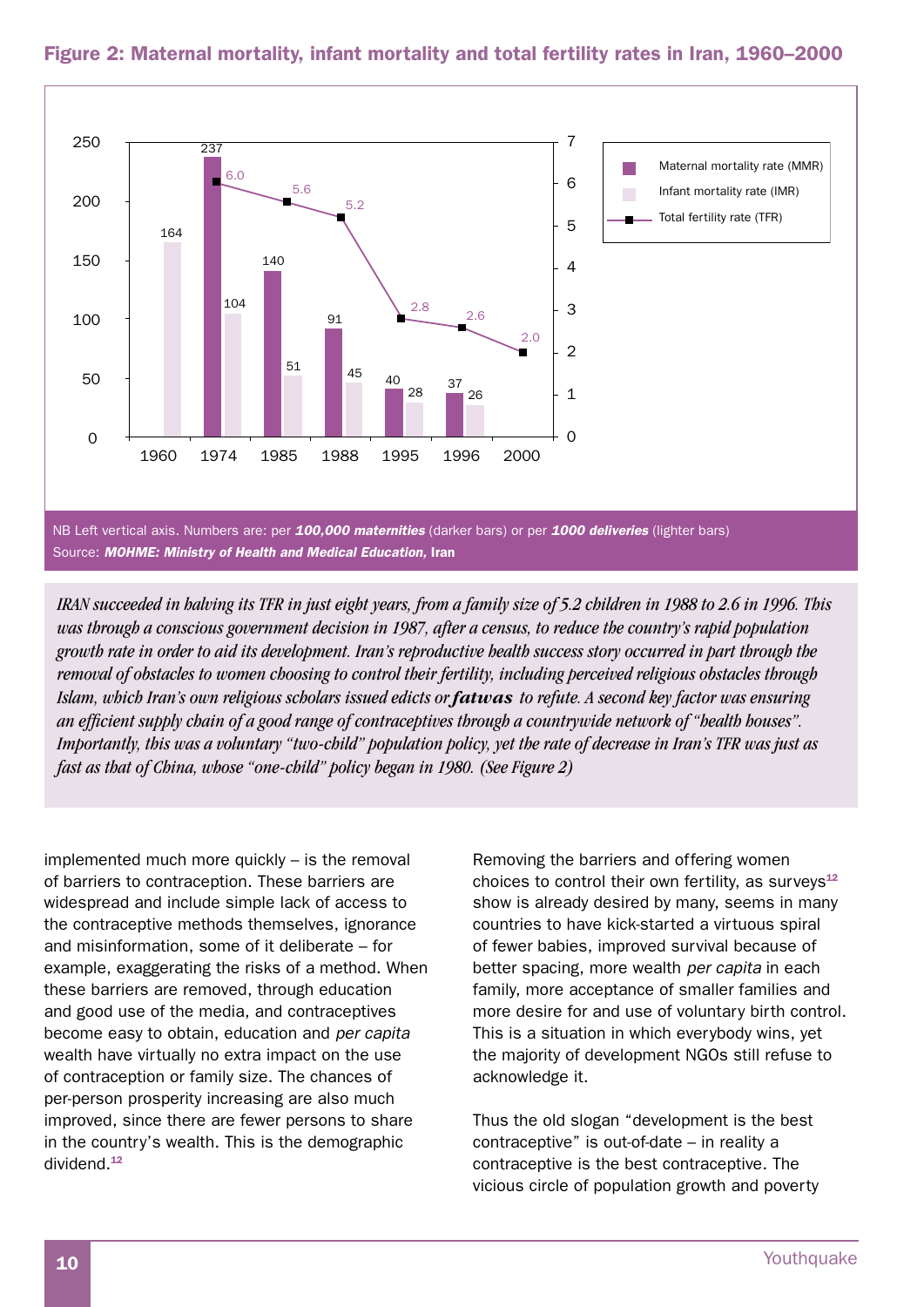can be broken, without coercion . International aid, therefore, needs to include – much more commonly as part of any package – comprehensive, affordable and fully accessible birth planning services, so that ultimately no one who wishes to control their fertility is denied the means to do so . This must include well-targeted provision, along with sex and relationships education, for the young women in the world's burgeoning slums who comprise the main engine of future world population growth .

## AIDS and family planning

Worldwide, over 40 million adults and children are living with HIV/ AIDS (2007 estimate) . The 20 year action plan agreed by the 179 participating countries at the 1994 International Conference on Population and Development (ICPD) in Cairo promised to increase annual spending on reproductive health care and education to US \$17 billion by 2000 . This annual sum was intended to include contraception and all relevant care for HIV/ AIDS . Donor nations pledged to provide one-third of the total investment, while developing countries promised to provide the rest .

However, while aid levels have increased moderately, donors would still need to triple their giving to meet ICPD goals . No more than about \$5-6 billion is currently forthcoming from the international community – and because of the perceived greater urgency and expense of HIV/AIDS services, less than 10 per cent of this sum is available for establishing and maintaining an adequate supply chain of contraceptives for all who wish to use them . HIV/ AIDS work, especially in prevention, must of course be fully funded; however, this should be additional to comprehensive resourcing of international family planning . Indeed, the devastation caused by AIDS is a central argument for prevention through good comprehensive "joined-up" reproductive and sexual health care . Over and above the issue of numbers and sustainability, such holistic services should be fully funded in all countries, as a human right and as key interventions for improving the health of women, their partners and their children.<sup>9</sup>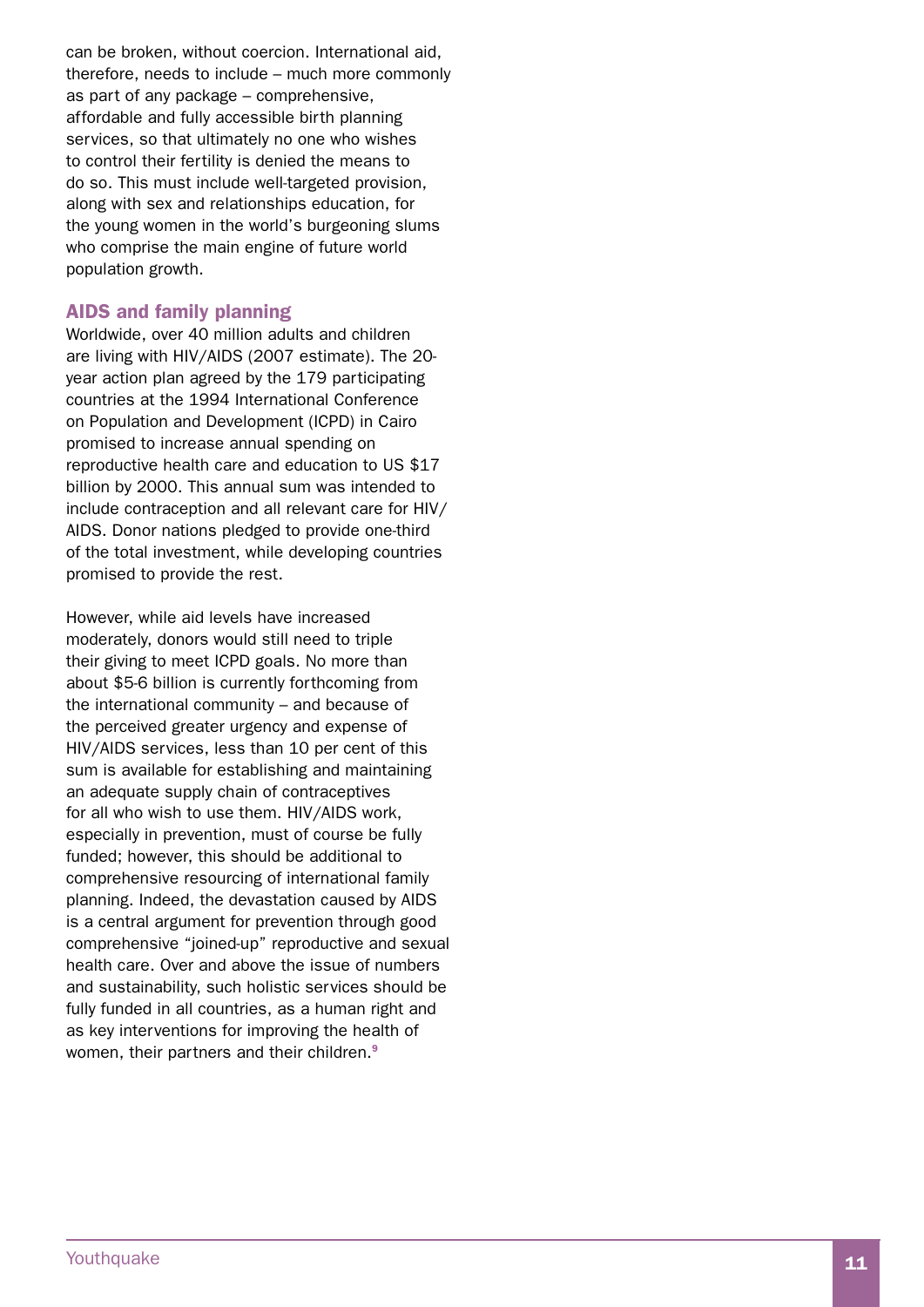# The United Kingdom

Fertility levels in the UK have been below the replacement level for around 30 years. However, even without the effects of inward migration which is currently the main driver of UK population growth, demographic momentum – due to the large numbers of children produced in earlier cohorts (age bands) reaching childbearing years – would have prevented any population decline up to this century. For example, the large numbers of women resulting from the 1960s "baby boom" helped produce a rise in the number of births in the late 1980s and early 1990s (*Population Trends 119, Spring 2005*). The TFR peaked in 1964 at 2.95 children per woman, but this was followed by a rapid fall in the number of births per woman in the 1970s. In 2006 the TFR in the UK was 1.87 children, a rise from the previous year though still below the replacement rate.<sup>17</sup> Around one in five women currently reaching the end of their fertile life are childless, compared to one in 10 women born in the mid-1940s.

### Figure 3: The Teenage Fertility rate: births per 1,000 women age 15–19 (2003)



## Teenage pregnancies

Births to teenagers, aside from a few that are wanted and planned by young mothers in marriages or truly stable partnerships, have for a long time been a particular problem for the UK, for the OECD (Organisation for Economic Co-operation and Development) countries (Figure 3) and for the world as a whole. Teenage fertility rates in OECD countries vary considerably – from as few as four to as many as 45 births for every 1,000 girls aged 15 to 19. The UK is the third from the bottom of this list (Figure 3) and last among all countries of Western Europe.

Why is the UK doing so poorly? In 2007 UNICEF published a *Report Card* No 718 which used for 21 nations of the industrialised world the most recent available indicators that provide an assessment of the lives and well-being of children and young people. These background social considerations are highly relevant, given that there is no shortage of contraception in the UK. UNICEF found that the UK was bottom overall and also in the bottom third of rankings for five out of their six different measures of child welfare: material well-being, health and safety, education, peer and family relationships, behaviours and risks, and young people's own subjective sense of well-being. Specifically and most relevantly for this discussion, the UK had the worst global score for all risk-taking behaviours; for early sexual debut (Figure 4) and for the percentage who reported they had been drunk two or more times by ages 11,13 or 15 (Figure 5). As a marker of contraceptive caution and safer sex, reported condom use at last intercourse was not quite the worst for the UK (Figure 6); but given the potential for answers being given to please the researchers, this was hardly optimal anywhere and is obviously relevant to high unplanned conception rates among the teens of all the countries covered.

#### **Disadvantages**

An earlier study *Report Card* No 3 published by the UNICEF Innocenti Research Centre in 2001 showed clearly the later life outcomes of teenage mothers. Teenage maternity causes a wide range of disadvantages for the mother, for her child, for the planet's environment, for society in general, and for taxpayers in particular. "The statistics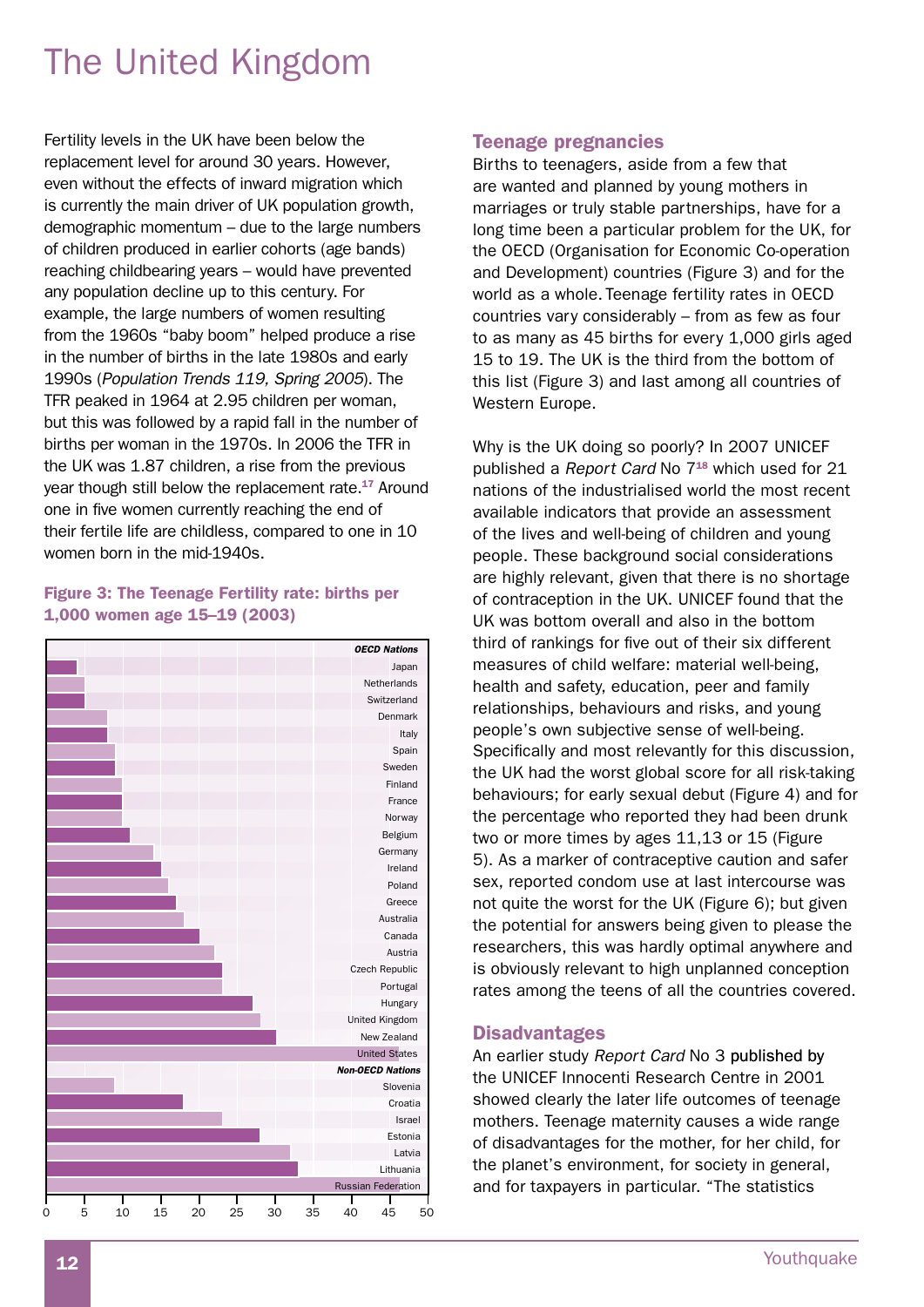

## Figure 4: Percentage of 15-year-olds who report having had sexual intercourse (2001/2)

Figure 5: Percentage of students, age 11, 13 and 15 who report having been drunk two or more times (2001/2)



Figure 6: Percentage of 15-year-olds who used a condom during their last sexual intercourse (2001/2)



suggest that a teenage mother is more likely to drop out of school, to have no or low qualifications, to be unemployed or low-paid, to liv*e* in poor housing conditions, to suffer from depression, and to live on welfare".<sup>19</sup>

The norm to which most young people everywhere would probably aspire – if they got round to thinking about it – is, according to UNICEF in their 2007 report:

*"an extended education, a career, a twoincome household, delayed childbearing and a small family. And it is in this context that teenage pregnancy has become a significant problem: giving birth at too young an age is now associated with wide-ranging disadvantage for both mother and child – including a greater likelihood of dropping out of school, of having no or low qualifications, of being unemployed or low-paid, and of living in poor housing conditions. But as always, association is not the same as cause. Many girls who give birth in their teens have themselves grown up with the kind of poverty and disadvantage that would be likely to have negative consequences whether or not they wait until they are in their twenties before having children. Becoming*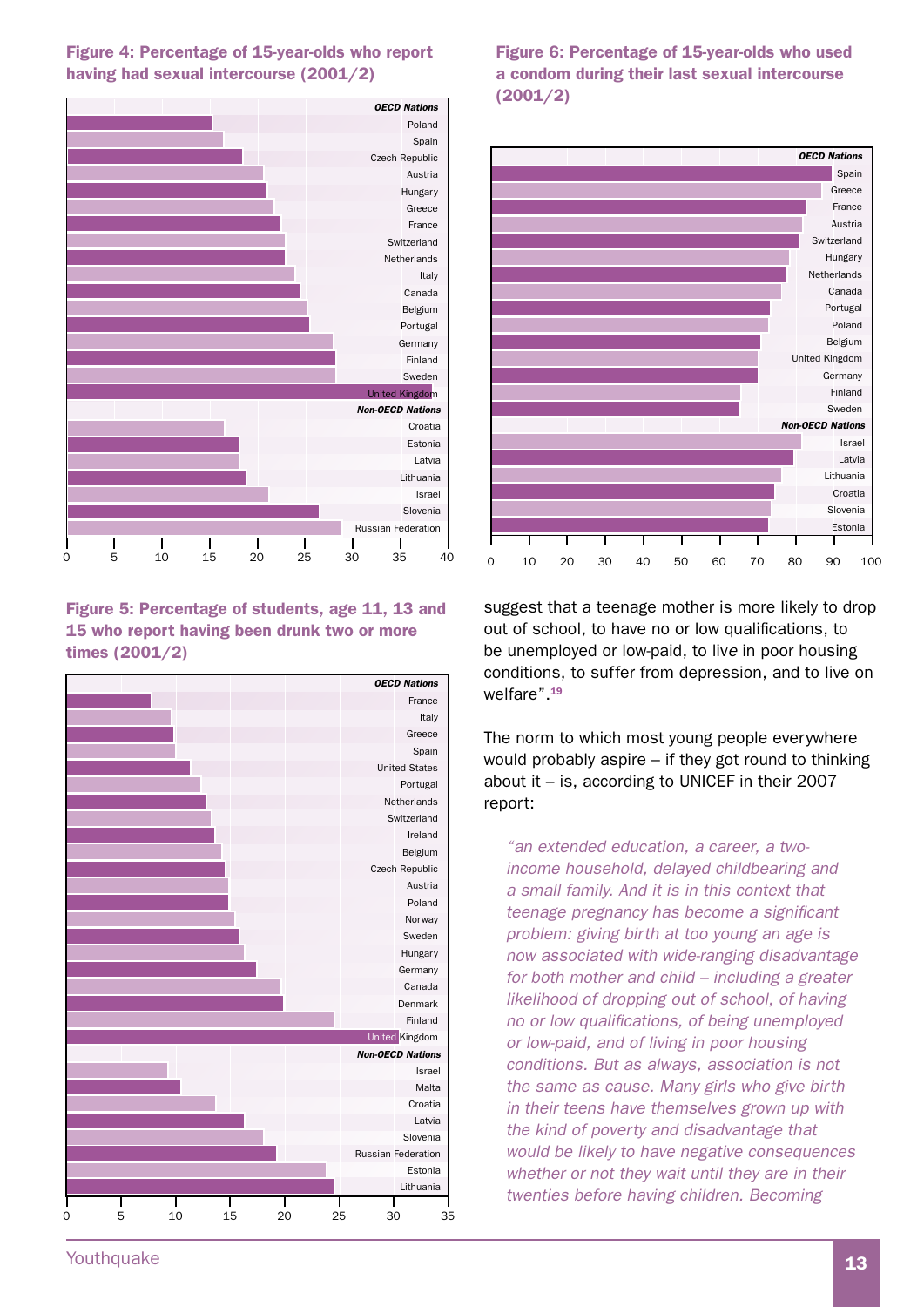## A tale of two teenagers

*Teenager one is growing up in relative affluence. She is doing well at school, has reasonable expectations of higher education and a rewarding career, and is surrounded by friends and family who have similarly high expectations. If she decides to have sex she knows about the risks and has the kind of relationship that allows her to discuss contraception with her partner. She is unlikely to have unprotected sex in the first place but if she does she will know about and use emergency contraception – and if, despite everything, she finds herself pregnant, she will feel that having a baby would change her life significantly and for the worse.*

*Teenager two has grown up in relative poverty. She sees herself as a failure at school and has little hope of further education or anything other than an unskilled and low-paid job. If she has sex, it may well be opportunistic, unprotected and unwanted. She knows little about contraception, and does not feel able to discuss it with her partner or to insist on his using a condom. If she becomes pregnant she won't seek or receive help, and won't have an abortion. Teenager two is also unhappy at home and desperate to find a way of getting out and starting life on her own or with her partner (though sadly her partner will no longer be around). She is vaguely aware that if she has the baby she will receive some kind of financial help, including perhaps housing and welfare benefits. She has little idea of how demanding and difficult bringing up a child in such circumstances will be. But she may decide that having a baby is the least unattractive alternative open to her.* 

*The most powerful contraceptive for teenagers may therefore be ambition: the ambition to have a good quality of life.*

Source: A league table of teenage births in rich nations, Innocenti Report Card No. 3, July 2001, UNICEF Innocenti Research Centre, Florence. 19

*pregnant while still a teenager may make these problems worse, but not becoming pregnant will not make them go away. Beyond the immediate problem, teenage fertility levels may also serve as an indicator of an aspect of young people's lives that is otherwise hard to capture. To a young person with little sense of current well-being – unhappy and perhaps mistreated at home, miserable and under-achieving at school, and with only an unskilled and low-paid job to look forward to – having a baby to love and be loved by, with a small income from benefits and a home of her own, may seem a more attractive option than the alternatives. A teenager doing well at school and looking forward to an interesting and well-paid career, and who is surrounded by family and friends who have similarly high expectations, is likely to feel that giving birth would derail both present well-being and future hopes."* <sup>18</sup>

(See also the last sentence of box *A tale of two teenagers*.)

A 2003 report based on the long-running British Cohort Study confirms these conclusions. This

followed all children born in a particular week in April 1970: the report used information collected in 2000 when they were 30. It showed that, compared to postponing childbearing into the 20s, the probability that a teenage mother's partner does not have education beyond 16 is about 20 per cent higher and the probability that he has a job is about 20 per cent lower. The likelihood that with or without a partner she is a homeowner is also substantially reduced. The child of a teenage mother is also seriously disadvantaged. He or she "is more likely to live in poverty, to grow up without a father, to become a victim of neglect or abuse, to do less well at school, to become involved in crime, to abuse drugs and alcohol, and eventually to become a teenage parent and begin the cycle all over again". 20

## Unplanned pregnancy

UK survey data show that 33–40 per cent of conceptions in all age groups were unplanned at conception, though often accepted later – rising to up to 90 per cent in teenagers. From an environmental perspective, the fact that so many births result from unintended conception and then, among teenagers, cause so much grief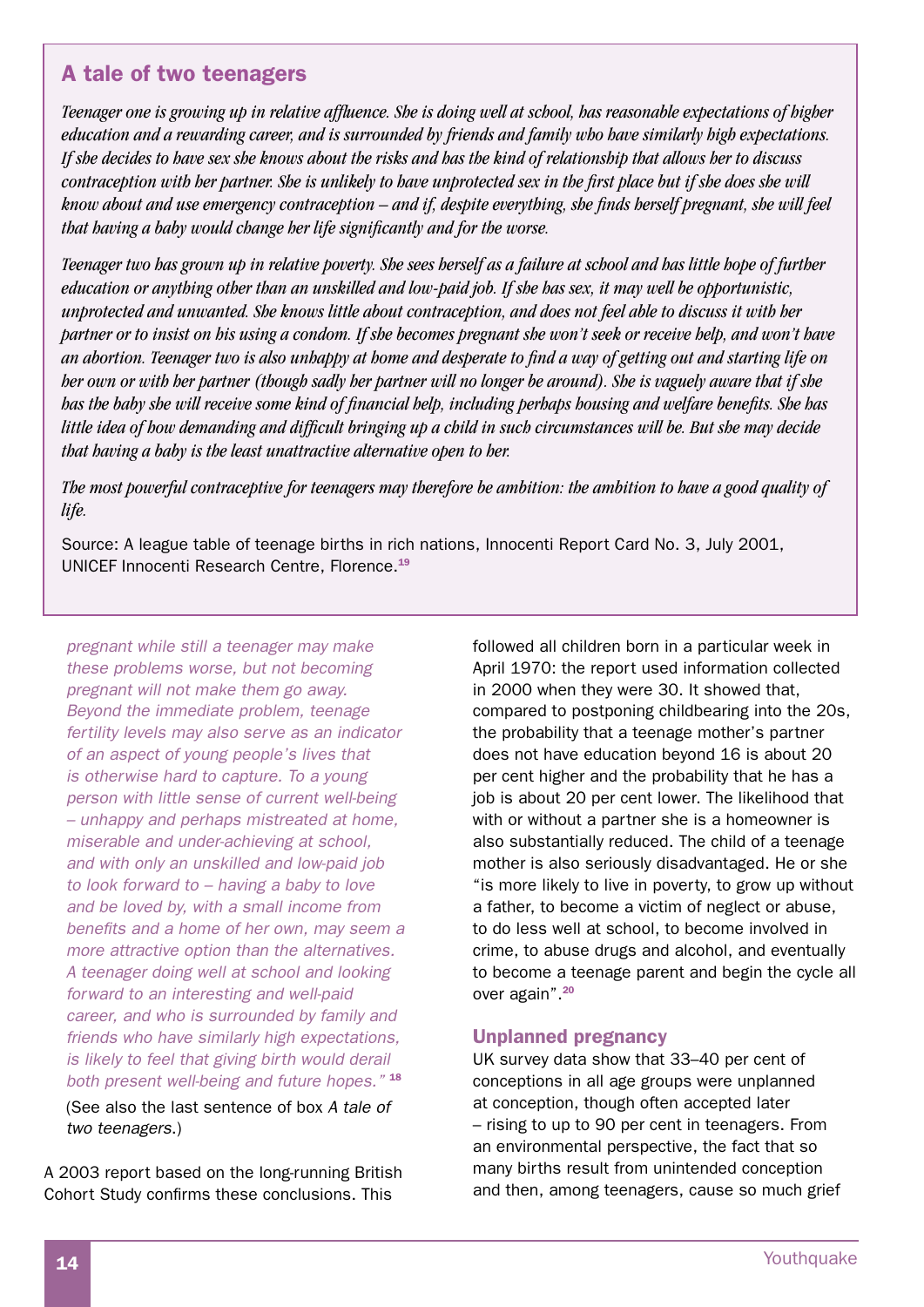## Teenage pregnancy – the facts

- At least 1.25 million teenagers become pregnant each year in the 28 OECD countries reviewed by UNICEF in *2001.*<sup>19</sup> *Of those, approximately half a million seek an abortion and approximately three quarters of a million become teenage mothers.*
- **•** The United States and Russian Federation teenage birth rates of above 45 per 1,000 are the highest in the *developed world – and about four times the European Union average.*
- **•** *The three countries with the lowest teenage birth rates are Japan, Switzerland, and the Netherlands all with teen birth rates of five or less per 1,000 (latest data, 2003).*
- **•** *The UK in 2007 has the highest teenage birth rate in Western Europe.*
- *In 19 of 28 nations reviewed*,<sup>19</sup> births to teenagers had more than halved in 30 years. They have even *diminished in the UK, though to a far lesser extent than in some other European countries.*
- **•** Giving birth while still a teenager is strongly associated with disadvantage in later life.
- *Teenage mothers are less likely to finish their education, and more likely to bring up their child alone, in poverty.*
- The infant mortality rate for babies born to teenage mothers is 60 per cent higher than for babies born to older *mothers.*
- **•** Teenage mothers are more likely to smoke during pregnancy and are less likely to breastfeed, both of which *have negative health consequences for the child.*
- **•** Teenage mothers have three times the rate of post-natal depression of older mothers and a higher risk of poor *mental health for three years after the birth.*
- *Children of teenage mothers are at increased risk of low educational attainment, poor housing and poor health, and have lower rates of economic activity in adult life.*
- **•** Rates of teenage pregnancy are highest among deprived communities: the negative consequences of teenage *pregnancy are thus disproportionately concentrated among those who are already disadvantaged.*
- **•** Reducing teenage births offers an opportunity to reduce the likelihood of both poverty and the perpetuation of *poverty from one generation to the next.*

is plainly absurd. Each new UK birth, through the inevitable resource consumption and pollution that UK affluence generates throughout a lifetime, is responsible for on average about 160 times as much climate-related environmental damage as a new birth in Ethiopia or 35 times as much as a new birth in Bangladesh, $21$  a calculation that makes no allowance for Ethiopian or Bangladeshi citizens' very obvious and reasonable wish for higher standards of living. This is compounded by the already unsustainable existing levels of population numbers and density in the UK.

However, this is but one of many reasons why moves to reduce unwanted teenage births can make a sensible contribution to population policy internationally and in the UK. The cacophony of contradictory advice in this area might lead one to conclude that the problem of teenage pregnancies can never be solved. The 2003 UNICEF report notes: "How teenage births might be reduced is a question to which everyone seems to have his or her favourite answer: more sex education or less sex education; abstinence education or free contraceptives in schools; dispensing 'morning after' pills or capping welfare benefits". 19

The UK report *Teenage Pregnancy* (Social Exclusion Unit,  $1999)^{22}$  drew attention to the fact that, although teenage birth rates are the result of a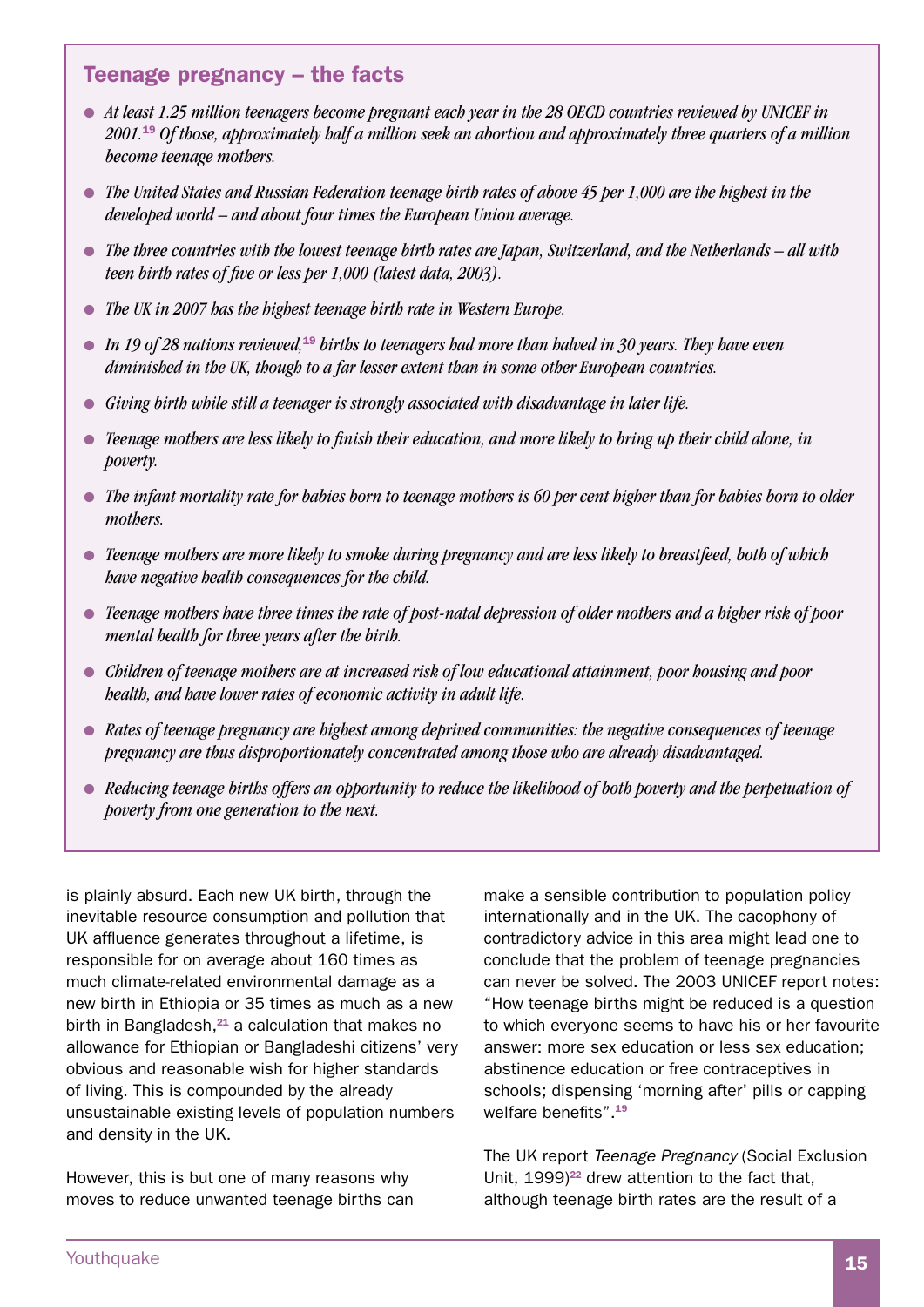complex pattern of forces that differ considerably from nation to nation, the teenage birth league clearly shows this is a problem that some developed countries have brought under control and others, including the UK, have not.

Can we learn from the instances of success? In 1999 the UK government set up a teenage pregnancy strategy, followed in 2000 by the Teenage Pregnancy Unit (TPU). It applies evidence not only from the more successful countries but also from a number of individual "best practice" projects and case studies from within the UK. Campaign messages focus on the themes of "taking control of your life", the choices and personal responsibility themes embodied in the name of the website (www.ruthinking.co.uk) , with specific messages on peer pressure, the option of waiting for sex, sexually transmitted infections, using contraception and condoms. Advertisements focusing on the crucial issue of confidentiality have also been developed. The website and related endeavours are also aimed at problem groups that are often neglected, including boys and young men, young people from black and minority ethnic (BME) communities and those in care homes. All three groups are over-represented among teenage conceptions. TPU has also addressed young people with special needs, whether special educational needs or with physical disabilities.

The Teenage Pregnancy Unit (TPU)'s remit is ambitious, aiming to reduce conceptions under 18 by half by 2010 and provide better support, including contraceptives, for those teenagers who nevertheless become parents. Progress has been made on reducing under-18 and under-16 conception rates, to the point where both are now at their lowest level for 20 years. The England under-18 conception rate has fallen steadily, resulting in an 11.1 per cent decline between 1998 and 2004. The progress achieved nationally, however, masks significant variation in local area performance. Those areas which effectively implemented their strategies are seeing significant reductions of over 40 per cent.

In other areas, however, teenage pregnancy has not been given sufficient priority either within the area as a whole or among key parts of the delivery chain. If all areas were performing as well as the top quartile, the national reduction would be 23 per cent – more than double the

reduction achieved. Therefore even the latest results remain a long way off the target and in 2006 the whole UK (England, Scotland, Wales and Northern Ireland) still had the highest number and rate of teenage pregnancies among the EU 25. This poor performance must be related in part to the disastrous trend in the modern NHS for primary care trusts to shut down community family planning clinics, where most service provision and training for the all-important long-acting reversible contraceptives (LARCs) is largely provided (see policies below).

(For the above statistics and more about the TPU, see its website http://www.everychildmatters.gov. uk/teenagepregnancy*).*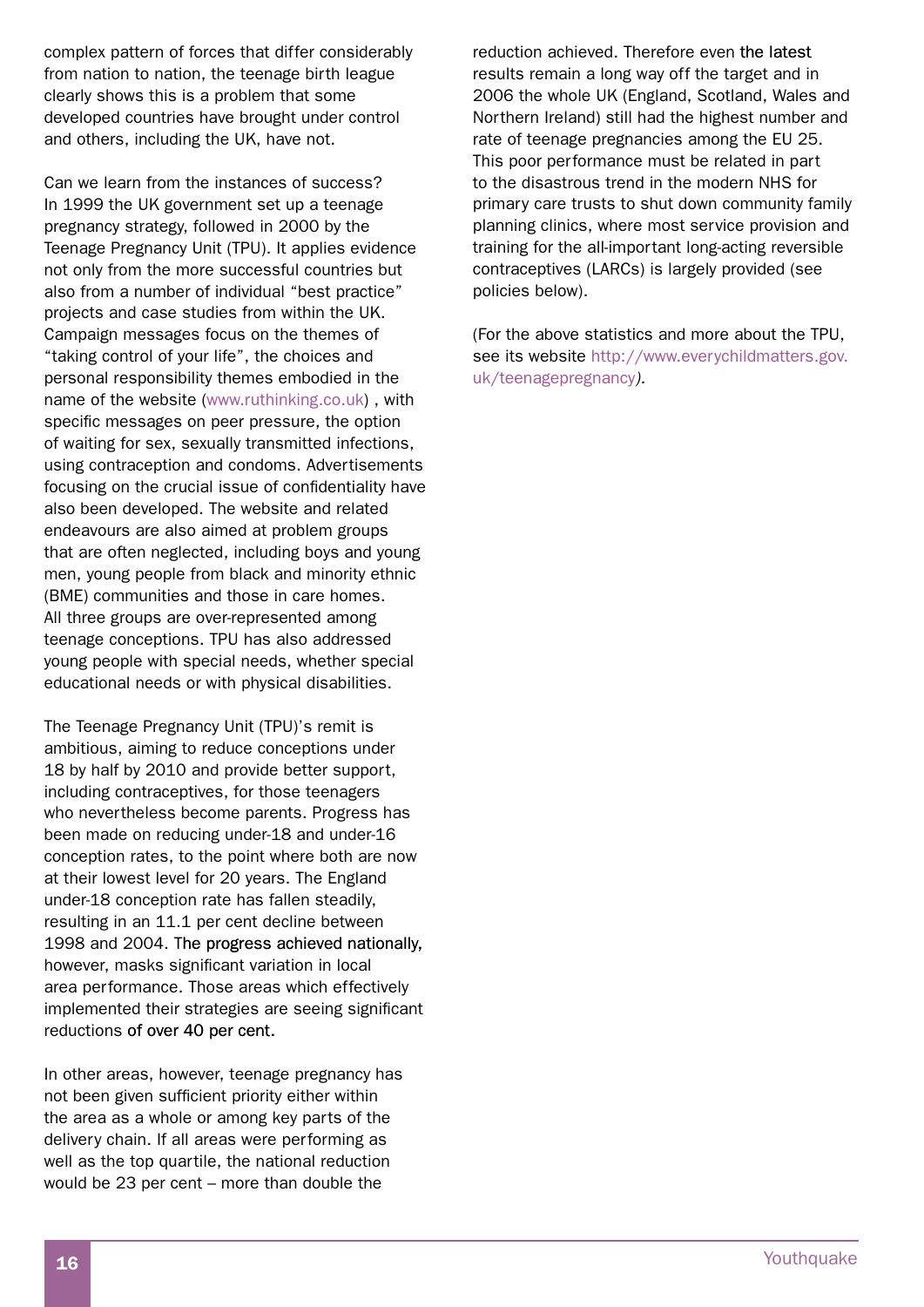## Future Policy – World

Contrary to perceptions, population problems do not just occur "overseas". The UK, for example, has a greater population density than China. It also followed a remarkably similar growth curve to the rest of the world (see first chart above), only differing by having its exponential growth phase a century earlier than in most developing countries. It has not yet stabilised.

Given increasing resource scarcity, therefore, the central conclusion is that every country would benefit from having an environmentally sustainable population policy. And, as recommended by a Royal Commission as far back as  $1949$ , $^{23}$  the UK could and should set a good example*.*

Continuous population growth must be fully recognised by voters and politicians – through better environmental education – as impossible, both globally and in the UK. One consequence of this is that fertility rates at replacement level or slightly below replacement level can be welcomed by almost every country. Panics about "baby shortages" are misplaced.

What might these principles mean in practice? First, efforts to encourage, voluntarily, small families by education – "stop at two, or have one less" – should be maintained, and should include an environmental justification (which now resonates for people even in developing countries). Fiscal incentives specifically intended to encourage women to have large families should always be opposed. Employment and taxation policies that enable women to combine careers with bringing up small families should be encouraged.

More generally, education and women's empowerment in the area of reproductive and sexual health and the removal of all obstacles to birth control, together with the services to deliver the means of contraception and safer sex, need to be given the highest priority in all countries. This must include reducing gender discrimination and sexual abuse in its many forms together with removal of the barriers to women's control over **their fertility**, many of them caused by men  $-$  or by religion. These barriers include the infamous

sexual double standard – husbands arguing that a wife who has contraception cannot be trusted not to go with other men while ignoring their own relationships with other women.

As we have seen, if family planning is available it is wanted.<sup>12</sup> Resourcing an effective supply chain for methods of family planning should be made a priority in every country. This applies especially to long-acting methods such as injections, intrauterine devices and implants (discussed below). As pioneered by Marie Stopes International, this supply chain should avoid medical barriers by primarily using so-called "social marketing", through small shops and pharmacies, with subsidies to bring down the price for the consumer. It should include not only condoms but provision of emergency pills, the regular Pill and injections. 12

Sterilisation, for males (vasectomies) as well as females, is another option that must be readily available, as a choice among other methods. The fact that it is not easily reversible poses problems, given the increasing rate of relationship breakdown. Moreover in many countries high child mortality is a factor. If, as is often the case, female sterilisation is the only effective method available it will be used late and not accepted until the family size includes a wide "safety margin". Experience from the successful countries cited above suggests that if women can select earlier in their lives from the widest possible range of reversible methods – especially the long-acting reversible contraceptives (LARCs) such as IUDs, injectables and implants, all of which are nearly as effective as female sterilisation – they start using effective contraception at a much smaller family size.<sup>15</sup>

Education is of paramount importance and must involve the media in **providing correct** information about methods of contraception and correcting misinformation. For example, there is a widespread myth in Rwanda that to take the Pill will lead to permanent infertility. Moreover it is widely believed everywhere in Africa that contraceptives are "dangerous" and it's better to be "natural". Yet the "natural" risk in a woman's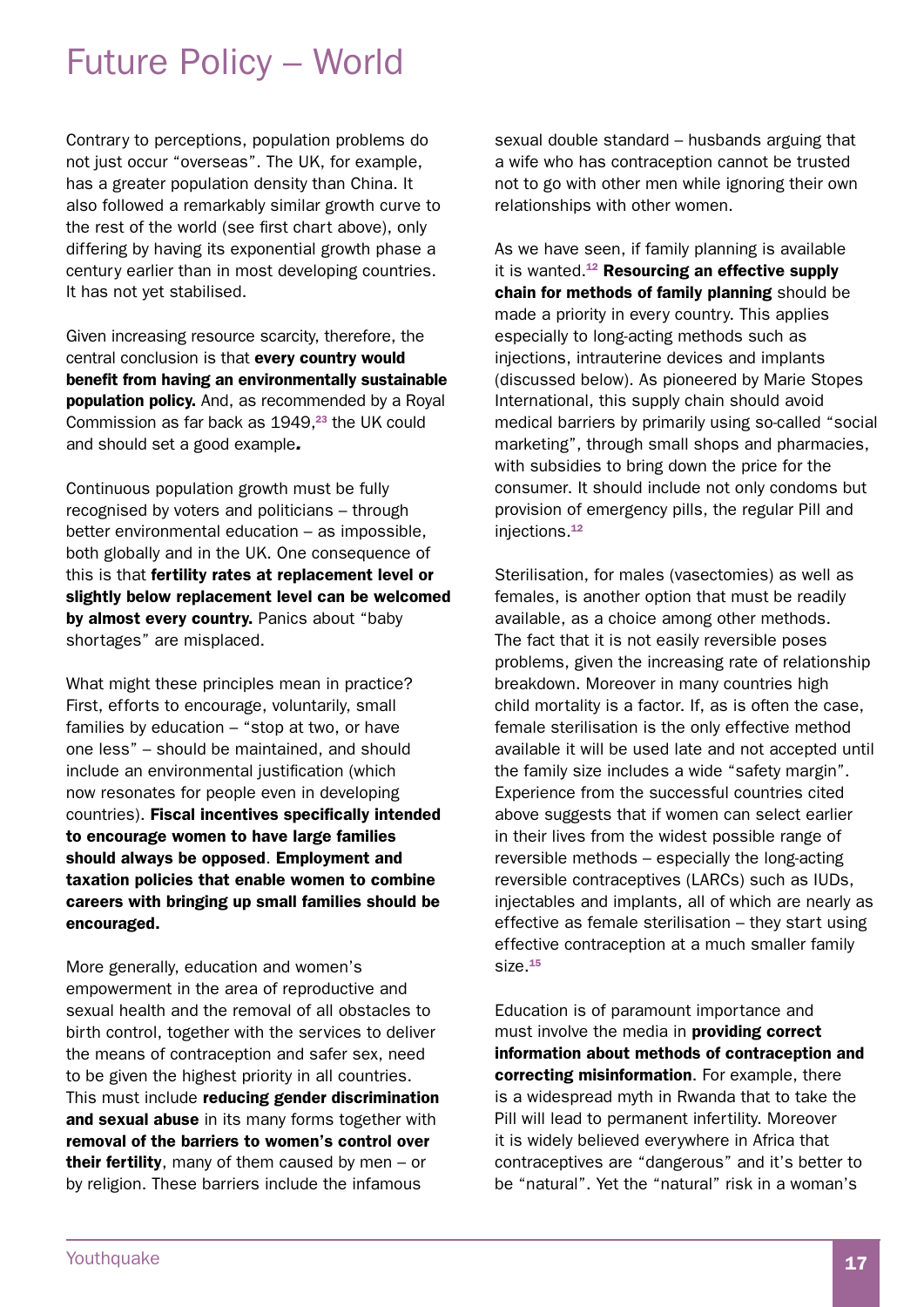## Soaps with a point

*Young and poor, Fikirte is in many ways Ethiopia's Everywoman. Her life takes a turn for the worse when she meets Damtew, who is so obsessed with revenge against Fikirte's innocent grandfather that he kills him and then begins to prey on her. He swindles Fikirte and seduces her half-sister, giving her HIV. He spreads vicious rumours to turn Fikirte's family against her and to crush her dreams of finishing school. Still not satisfied, Damtew tries to murder Fikirte – twice.*

*Does Fikirte's life sound like a soap opera? It is. The saga of Fikirte, Damtew, and the other captivating characters of Yeken Kignit ("Looking Over One's Daily Life") kept millions of Ethiopians glued to their radios for two and a half years. It also persuaded some of them to change their lives. Yeken Kignit was created to deliver life-saving messages in an entertaining way. These radio programmes reach millions of people in Africa, Asia and Latin America with support from the US-based Population Media Center (PMC), which uses the story-lines of soaps to promote family planning, reproductive health and the elevation of women's status in developing countries.* 

*Unlikely as it sounds, PMC's strategy works, often where more conventional efforts have failed. Demand for contraceptives skyrocketed 157 per cent in Ethiopia during the 30 months that Yeken Kignit and a similar soap Dhimbibba ("Getting the Best Out of Life") were broadcast, according to the PMC. Male listeners sought HIV tests at four times the rate of non-listeners, and use of family planning methods rose 52 per cent among married women who listened to the programmes.*

*Social-content soaps use story-lines loaded with sex, love, betrayal, suspense and other standard soap-opera themes. But beneath the steamy stories is a rigorous methodology developed in the 1970s by Miguel Sabido, then vicepresident of the Mexican broadcasting network Televisa. Sabido pioneered new techniques for producing telenovelas (the Spanish term for what Americans call soap operas) that captivate audiences while delivering important messages promoting literacy, family planning and other goals. Sabido says he aims to design programmes for commercial television that "achieve a proven social benefit without lowering the ratings. If the ratings are low, few people are watching the programme." The characters are good, bad, or like most of us, somewhere in between. It is these middle-of-the-road characters who typically have the strongest effects on audiences because we identify with them. As the stories unfold, we come to see the value of the programme's underlying message.* 

*Audiences form emotional bonds with these characters over the course of many episodes. This connection is key to the success of these programmes, says PMC President Bill Ryerson. "When people get information in a perfectly cognitive, dry form, they tend to forget it. So when ministries of health say, 'Be faithful, use condoms,' it's not changing behaviour because people don't internalise those messages. The long-running nature of soap operas allows audience members to get to know the characters on an emotional level and fall in love with some of them. They often start to model their behaviour after those characters."*

*Epilogues following most broadcasts tell audiences how to obtain more information and resources. This combination of emotion and information can produce powerful results.* 

 *The Yeken Kignit model is being increasingly duplicated elsewhere – for example in over-populated Rwanda, where the programme-makers for one radio soap called Urunana took advice from The Archers on the BBC. But the approach might usefully be followed more often during soaps on UK television. Although on May 26 2006 an episode of Emmerdale described the use of the "morning-after pill", many opportunities for the encouragement of responsible sexuality are currently missed by the UK's TV and radio soaps.* 

For more details about the use of soaps for reproductive health messages, see Ode Magazine, March 14, 2006, and www.populationmedia.org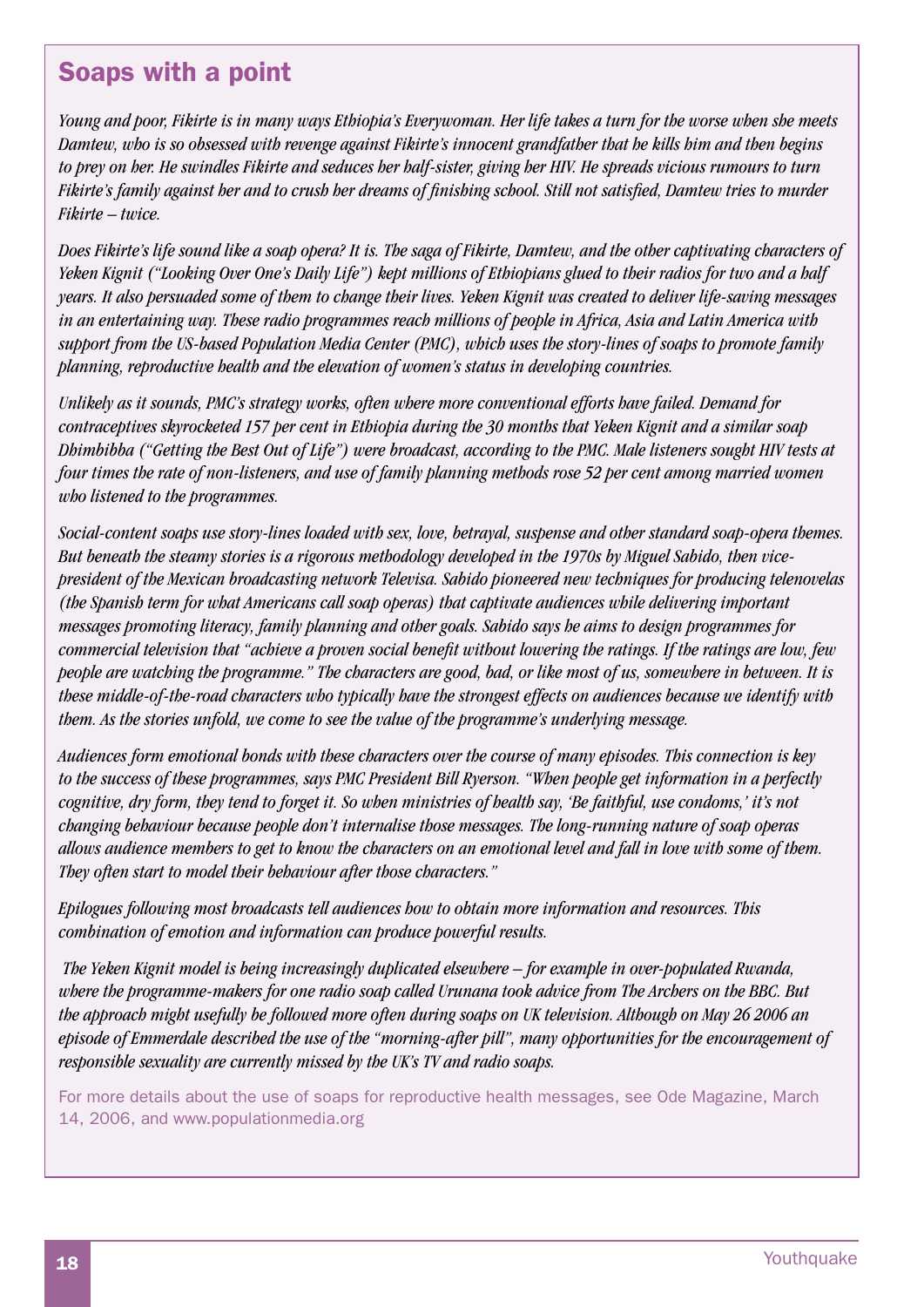lifetime of dying from pregnancy, including unsafe abortion, is between 1:10 and 1:20 in sub-Saharan Africa whereas it is 1: 30,000 in Sweden, where contraceptives are universally used.

The independent media can play a part by broadcasting information about contraception that is accurate and impartial. TV and radio story-lines need not and should not encourage unplanned pregnancy. Indeed, as the box on soap operas describes, soaps are being successfully used to promote contraception and safer sex, and these success stories need to be replicated in more countries, not least the UK. Where appropriate, this could take place through the development of media-industry guidelines (see below).

## Efforts to reduce teenage pregnancies, in particular, should be continued and strengthened.

Given that one third of the world is under 20 (the figure is above 50 per cent in many African countries<sup>6</sup>), and given also that an early start to childbearing correlates with larger numbers of children per woman, this is of paramount importance in all countries. Some countries may find it appropriate, after full and democratic consultation, to bring in incentives for parents to have small families. These might include tax allowances, benefits and other social subsidies, such as maternity or paternity leave, which taper off after the second child, but with the proviso that "safety net" arrangements are in force to ensure that children from later births do not suffer.

One-child population policies should be the last resort, limited to emergencies such as so-called "demographic entrapment" where the environment of a region is so damaged as to approach being uninhabitable:

- $\bullet$  They are unnecessary in most countries, given the successful outcomes in countries such as Thailand, Iran and Sri Lanka (see above) where two-child policies have been properly applied through education and high-quality fertility regulation services.
- $\bullet$  They are liable to be neglectful of the human rights of some women, and of additional children who arrive despite the policy.
- $\bullet$  They are counter-productive whenever coercion is alleged – even if in reality it is absent or uncommon.
- They are also prone to exacerbate gender imbalance, specifically an excess of young men. Given ever-increasing youth unemployment, one worrying consequence is that there may be few outlets for the testosterone-fuelled frustration of young males aside from violence.
- In the long term one-child policies will not be necessary, since after a population has stabilised and reduced to an environmentally sustainable level, a TFR of just above two would maintain this level.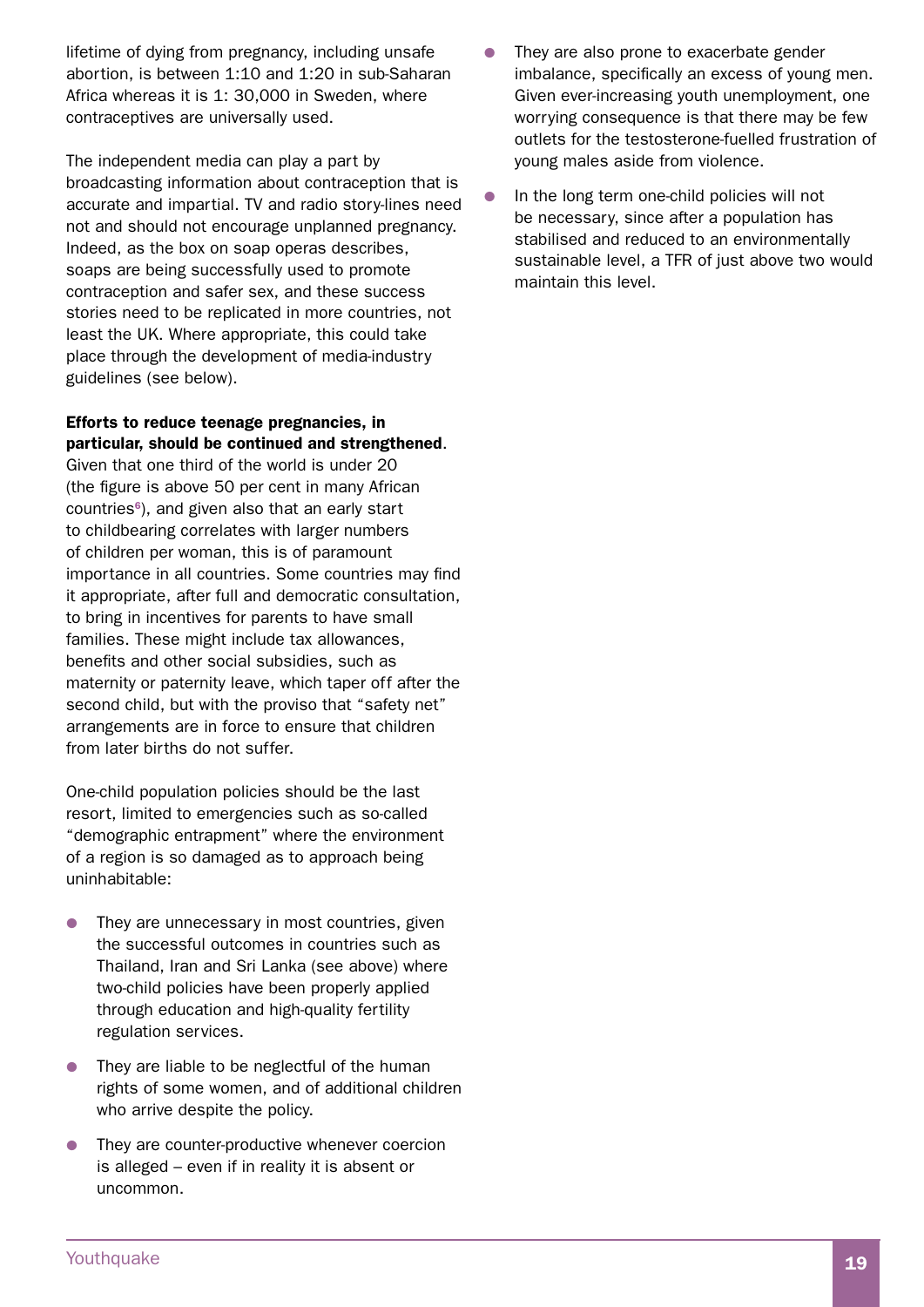# Future Policy – United Kingdom

In the UK some of the recommended policies – for example, the free availability of contraceptives, uniquely in this country without any cost to the user – are already fully implemented. Despite this, the high rate of unwanted teenage conceptions relative to most countries in continental Europe is proving highly resistant to reduction. Hence we should distinguish between fertility policies aimed at adults and those dealing with teenagers.

As already noted, the UK's total fertility rate (TFR) was 1.87 in 2006. Such a fertility rate, if it were allowed to continue (i.e. not following the trend of the past five years and rising further), would, in the absence of excess (net) immigration, lead to a gradual reduction in the UK population to a more sustainable level. Since this TFR equates to a little under 19 children in every 10 family units, it allows some degree of choice in family sizes: it means that the few who have three or more children rather than two are on average currently being balanced (with no instructions from government) by those who elect to have one or none.

However, for the future, a voluntary "stop at two" guideline should be encouraged for couples in the UK who want to adopt greener lifestyles. This could be achieved through education in schools and awareness campaigns by environmental organisations and the media: it would aim to set an example to couples worldwide of the value of limiting family size with environmental protection in mind.

There are special issues for teenagers, but for those aged 20 and above the major requirement in the UK is for the government to introduce an environmentally sustainable population policy. All responsible organisations need to counter pro-natalist pressures, notably pressure to increase the birth rate to improve the proportion of workers to non-workers – the age dependency ratio. This is hopelessly simplistic since more children now means yet more pensioners in 70 years time, greatly increasing the total population of the country while not, in the long term, improving the dependency ratio problem.

From an environmental standpoint, the number of unwanted new arrivals on the planet or in the UK should always be minimised. Since in the UK more unwanted conceptions occur among teenagers

than any other age-group, it is sensible to develop policies for this particular group.

A major obstacle is the length of time for which all young people now need to contracept, since rising levels of education, more career choice for women, the perception that contraception is now so effective and changing preferences, have raised the average age at first birth in all developed countries. Yet there is evidence (Figure 5) that in the UK sexual debut is slightly earlier than elsewhere while at the same time the responses by UK young people to questions about whether any form of contraception was used at last coitus show a lower rate.<sup>24</sup> This combination, of the trend to earlier sexual debut during adolescence and the societal advantages of delaying the first birth to well beyond one's teens, means that the need to avoid maternity lasts longer than ever before.

Policies and activities are best described under three main headings – together with a fourth that has been inadequately addressed to date.

- 1. Joined-up action by government agencies. There is a need to engage and co-ordinate all the many stakeholders, to avoid both wasteful duplications and gaping omissions. The well thought-out though not always successful endeavours of the government's Teenage Pregnancy Unit (TPU) in this area are described above and at www.everychildmatters.gov.uk/ teenagepregnancy.
- 2. New guidelines for the portrayal of sex and fertility issues by broadcasters, print media and internet service providers. These could be drawn up through consultation with industry, government, health agencies such as the TPU and relevant NGOs. They would be aimed at
	- countering the glamorisation of sex and motherhood among vulnerable groups, and
	- **•** stressing personal and social responsibility.

 Action already taken over smoking, fatty food and advertising to children recognises the power of the media to influence attitudes and behaviour; statistics on teenage pregnancies, sexually transmitted infections and AIDS suggest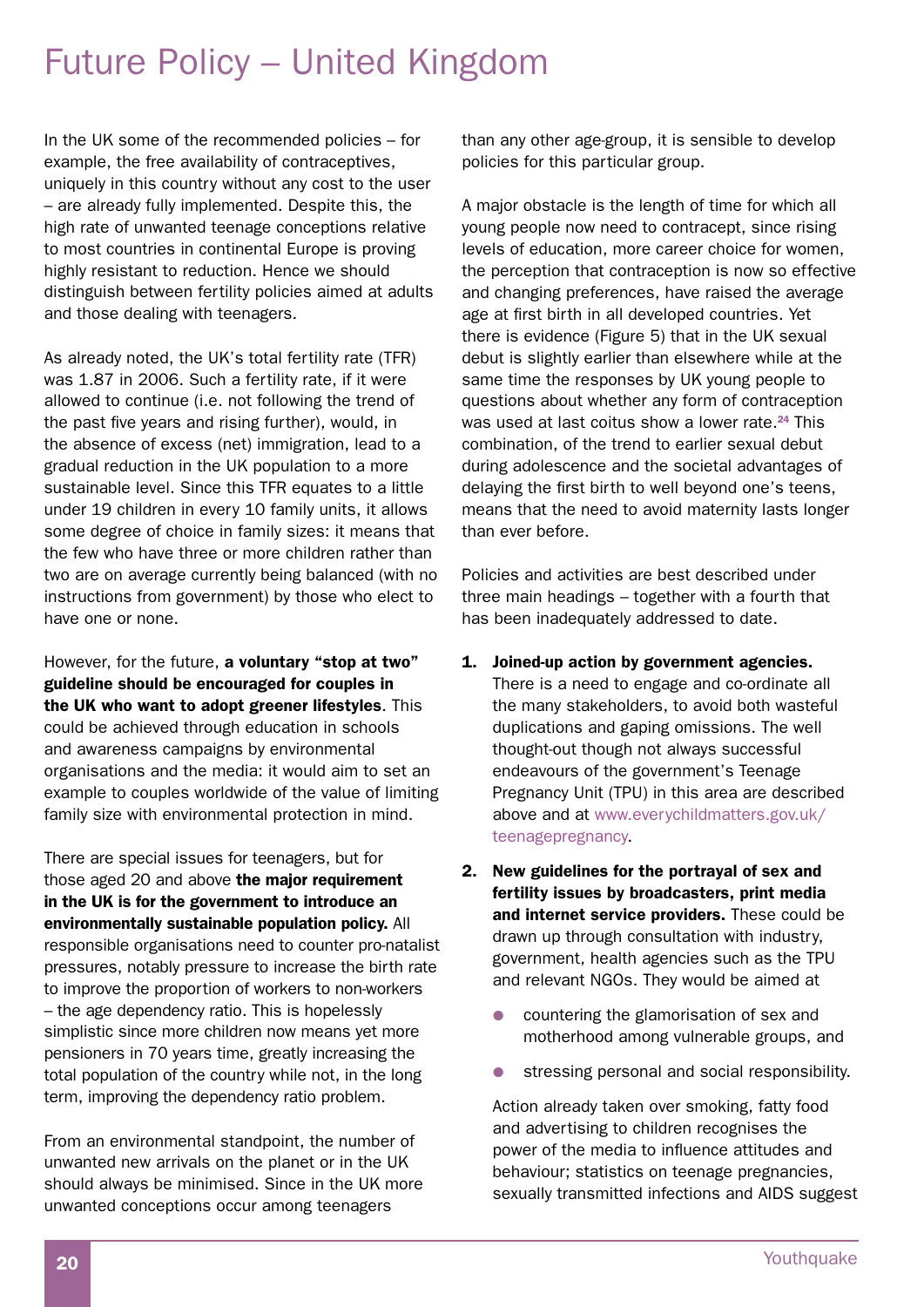that this is too important a subject to be left to the market-place. Critics may object that this is another example of the nanny state in action – but when the whole of society pays the price, some judicious nannying is surely a highly appropriate function for the state to exercise on behalf of its citizens and the natural world. The guidelines could cover:

- Motivational programmes that target young men as well as young women.
- $\bullet$  Avoiding the portrayal of teenage sex/ pregnancy in advertising to promote teenage products such as jeans, perfume, jewellery, make-up and cosmetics.
- Less use of teenage pregnancies in the story-lines of TV soaps whenever they tend to glamorise the outcome.
- Promotion of sexually responsible behaviour through positive character portrayal in soaps. This could include: safer sex, using condoms; the use of effective contraception including the morning-after pill; and the option of sexual abstinence (see below).
- Programmes involving young people that demonstrate: how demanding a baby is of its mother; the sheer drudgery sometimes involved; and how effectively it prevents normal teenage social life. For example, the trials shown on BBC Television's *Video Nation* series used a highly realistic "virtual baby"25 which cries repeatedly and can only be silenced by the "mother's" immediate attention.
- Story-lines that demonstrate how teenage motherhood blights future educational and earning prospects.
- Environment programmes that advocate using contraception to avoid unwanted babies and depict this as integral to being "green" – no less relevant, for example, than saving energy or recycling or bicycling.

## 3. Improved sex and relationships education (SRE) and access to family planning and sexual health (FPSH) Services.

This terminology ("sex and relationships education", SRE) should always be used, as a matter of policy. The term "sex education" is unhelpful, both because it omits the

crucial word "relationships" and because it allows opponents to allege that this means "educating" or encouraging young people to have sex before they otherwise would – an allegation that is widely believed, though not supported by the facts.

- "Someone with a *smile* would be your best bet…" This was the conclusion from a focus group of young people to the question "Who would you like to advise you about sex, relationships and contraception?" – something of an indictment of the providers those young people had previously encountered.
- Confidentiality is crucial "here to listen, not to tell" – in making appointments and at contraceptive consultations, for all young people, not only for girls.
- Midwives, social workers and probation officers as well as teachers and school nurses, whose positive influence can be immense, should see it as their duty to raise issues of sex and contraception opportunistically with their contacts. Knowledge in this embarrassing area is greatly empowering.
- SRE programmes should present all choices in contraception even including what is sometimes termed "saving sex" – not having sex yet. There is no reason why this very safe option should not be offered as one of the choices, though it is unrealistic to insist on abstinence as the sole path for all to follow.
- Since contraceptives so often fail the user – or, more commonly the user fails the contraceptive – it is unsurprising that teenage conception rates tend to be high, especially in the UK. This is a disadvantage of pills for contraception, which have the wrong "default" state – conception. By contrast, the long-acting reversible contraceptives (LARCs) have the built-in advantage of being forgettable.
- LARCs such as contraceptive implants, injections and the intrauterine methods should be made much more readily available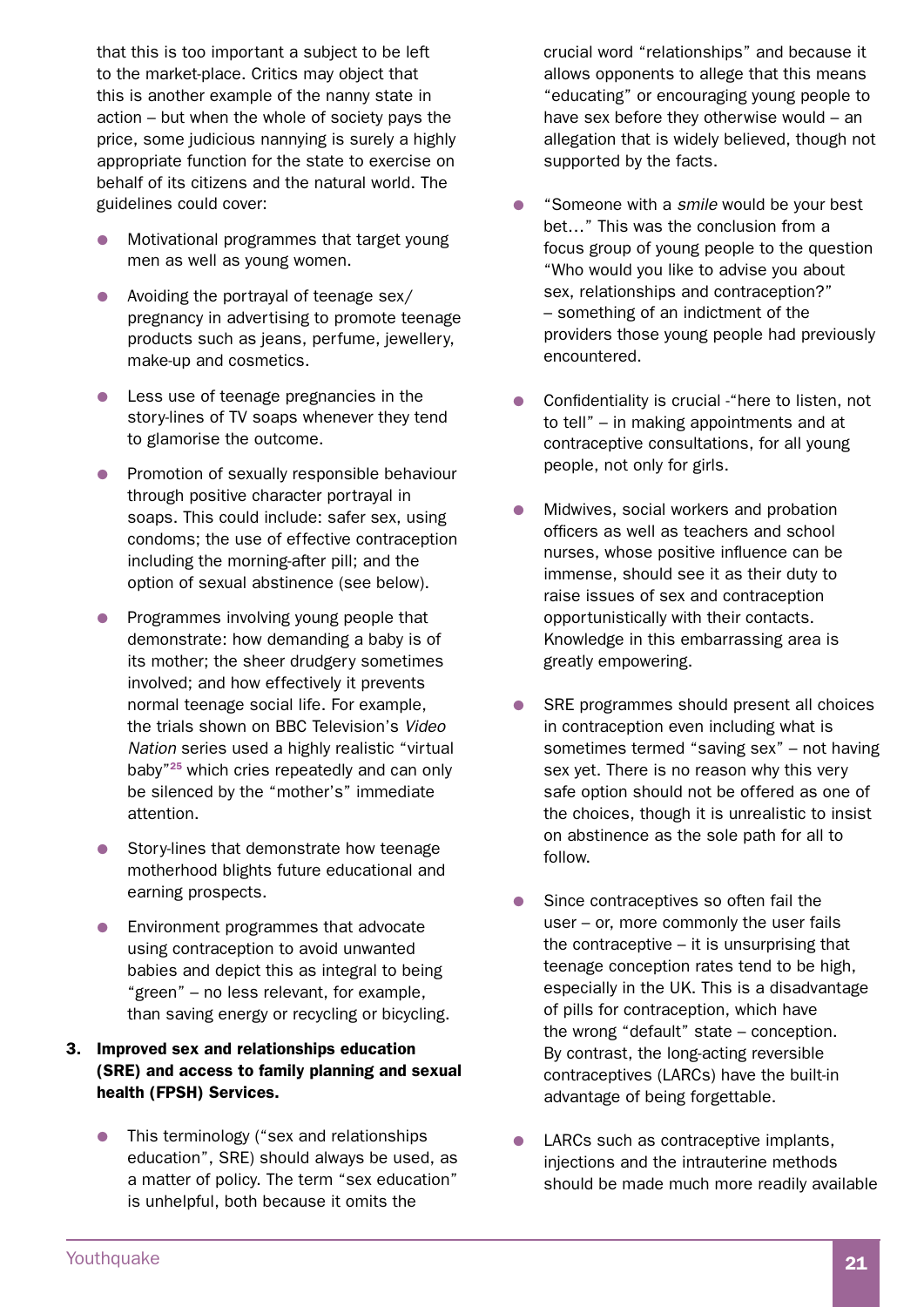to young people, since, as noted, they have the virtue of forgettability and have been shown to be far more effective in typical use than the contraceptive pill – as emphasised in a 2005 report by NICE. $26$  Indeed, achievement of the government's teenage conception reduction targets of between 40–60 per cent by 2010, from their 1999 level, is probably out of the question without a major increase in the uptake of the LARCs.

- Given that both service provision and training for the LARCs in the UK is largely provided by community family planning clinics, it is a calamity that contraception services are so undervalued in so many primary care trusts in the UK, leading to a steady attrition of their staff and facilities. <sup>27</sup> This trend must be reversed with great urgency.
- The impact of emergency contraception (EC, the "morning after" pill) has been disappointing, despite wide publicity and improved availability. It is calculated that it prevents up to 90 per cent of conceptions but about 90 per cent of UK women requesting termination of pregnancy did not use EC in the appropriate cycle, so the message is not being taken on board. <sup>28</sup> Although it must be publicised and made available, not least on the radio and in the shops of the slums of developing countries, the expectations of EC are a long way from being fulfilled.
- Parents in the UK need more support and education for their vital and neglected role of providing good SRE for their own children, so that the learning process for young people – about their bodies, their sexuality and their relationships as well as contraception and sexually-transmitted infections (STIs) – can begin at home, matter-of-factly, at the moments the questions are asked. The *Parentline Plus* website (http://www. parentlineplus.org.uk) implements the TPUlinked "Time to Talk" initiative, aimed at helping parents develop confidence and skills in talking to their own children about sex and relationships.
- 4. Perverse incentives for having a baby. Policy recommendations that do not risk adverse effects on the children involved are elusive. A comprehensive study is long overdue of the factors, both in the culture of deprived areas and in the benefits system, that seem to act as perverse incentives to conceiving or, more probably, as *disincentives* to the effort of *preventing* conception. Such a study should ideally be funded by government, leading to new evidence-based social and fiscal policies that will combat the UK's persistent teenage pregnancy culture.

# Policies and Recommendations Checklist

- **•** Every country would benefit from an environmentally sustainable population policy
- Fertility rates at or slightly below replacement level should be welcomed
- $\bullet$  Efforts to encourage, voluntarily, small families by education and through the media – "stop at two or have one less" – should be maintained and promoted
- Fiscal incentives to encourage women to have large families should be opposed
- Women's empowerment in reproductive and sexual health should be given the highest priority
- **•** New guidelines should be developed for the portrayal of sex and fertility issues by broadcasters, print media and internet service providers
- Obstacles to birth control should be removed, contraception and safer sex services prioritised
- $\bullet$  Challenges of the global youthquake should be recognised, with a special emphasis on preventing teenage pregnancies, in the UK and worldwide, and particularly in the slums of the planet's new mega-cities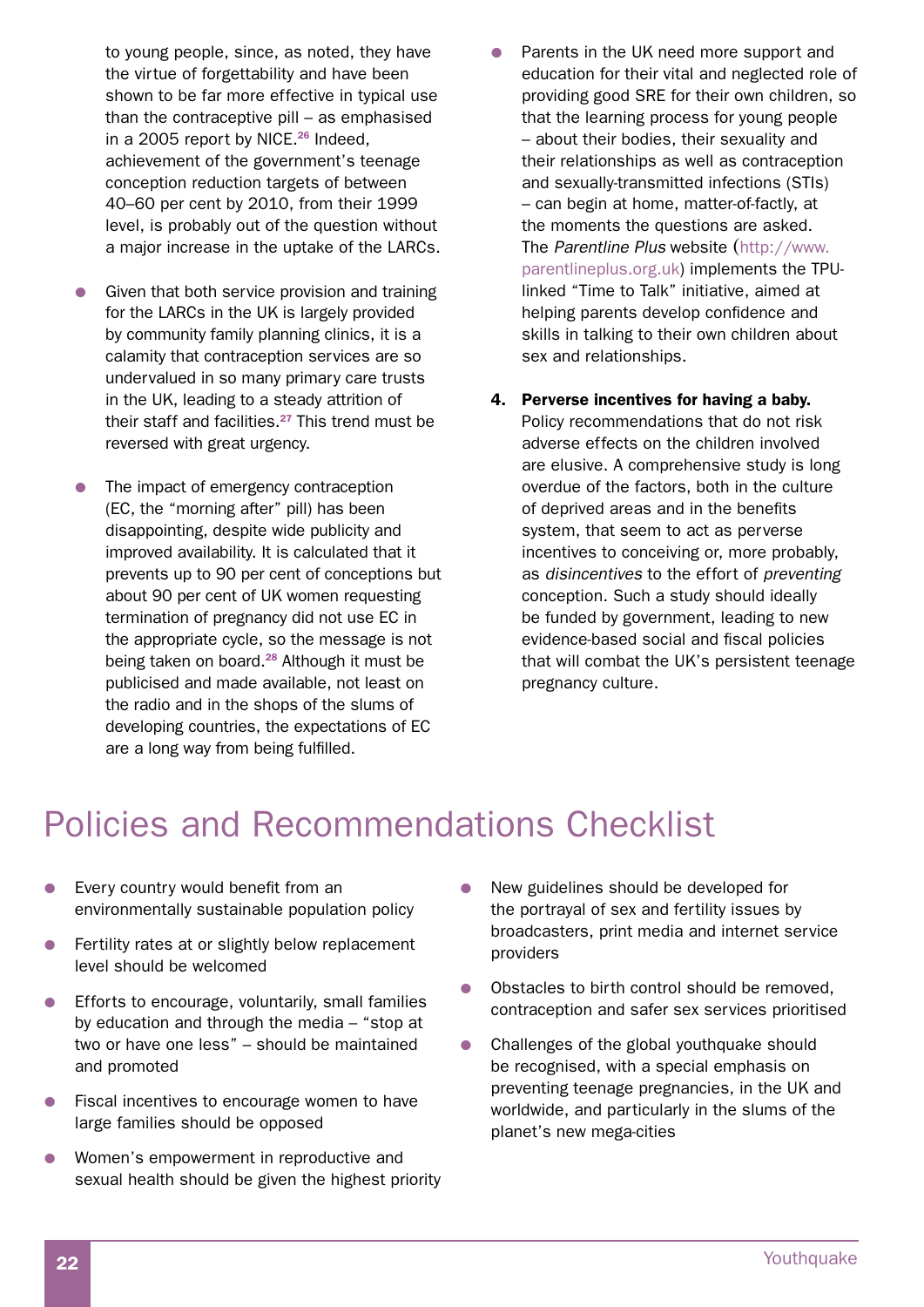# References

- 1 Statement from the Science Summit on world population, New Delhi, 1993, signed by representatives of 60 of the world's academies of science. *Population – the complex reality,* Ed: Graham-Smith, the Royal Society, London, 1994.
- 2 First chapter title, and contained statement, in *The Population Explosion*, Ehrlich & Ehrlich, Arrow Books, 1990.
- 3 John Davoll, Lecture to the Conservation Society, 1970.
- 4 John Guillebaud in OPT Press release quoted in *The Guardian*, 12 July, 2006. http://society.guardian.co.uk/societyguardian/story/0,,1817797,00.html
- 5 Martha Campbell, Annual Meeting of Population and Sustainability Network, 2005.
- 6 *World Population Data Sheet 2006,* www.prb.org/pdf06/06WorldDataSheet.pdf
- 7 *IUCN/WWF Living Planet Report 2006* www.footprintnetwork.org/newsletters/gfn\_blast\_0610.html
- 8 Mathis Wackernagel 2005 In:"*The Ecological Footprint*". Bullfrog Films, Northcutt Productions, GFN, 3270 Lakeshore Avenue CA 94610.
- 9 Guillebaud J., A Statement for the World Summit on Sustainable Development (rev 2007): "Population, the factor being forgotten or denied?"
- 10 *British Medical Journal*, pp 931–34, 977–997. Overpopulation, Overconsumption: Special issue (to mark the arrival of the 6,000 millionth human) 9 October 1999.
- 11 State of the World Population, 2004/5/6/7. www.unfpa.org
- 12 *Return of the Population Growth Factor,* 2007. Report of Hearings by the All Party Parliamentary Group on Population, Development and Reproductive Health, downloadable from www.appg-popdevrh.org.uk
- 13 Guillebaud J. Correspondence on "After Cairo", *British Journal of Obstetrics and Gynaecology* 1996; 103: 91–96.
- 14 Campbell M. Consumer behaviour and contraceptive decisions: resolving a decades-long puzzle. *Journal of Family Planning & Reproductive Health Care* 2006; 32(4): 241–244.
- 15 Guillebaud J. Post-it Notes and family planning. South African Journal of Obstetrics and Gynaecology, 2007; 72–73.
- 16 Caldwell JC. The globalization of fertility behavior. In: Bulatao R, Casterline J (eds), *Global Fertility Transition*. New York, NY:Population Council, 2001: 93–115.
- 17 Office of National Statistics at http://www.statistics.gov.uk
- 18 *Child poverty in perspective: An overview of child well-being in rich countries, Innocenti Report Card 7*, 2007 UNICEF Innocenti Research Centre, Florence. The United Nations Children's Fund, 2007. http://www.unicef-icdc.org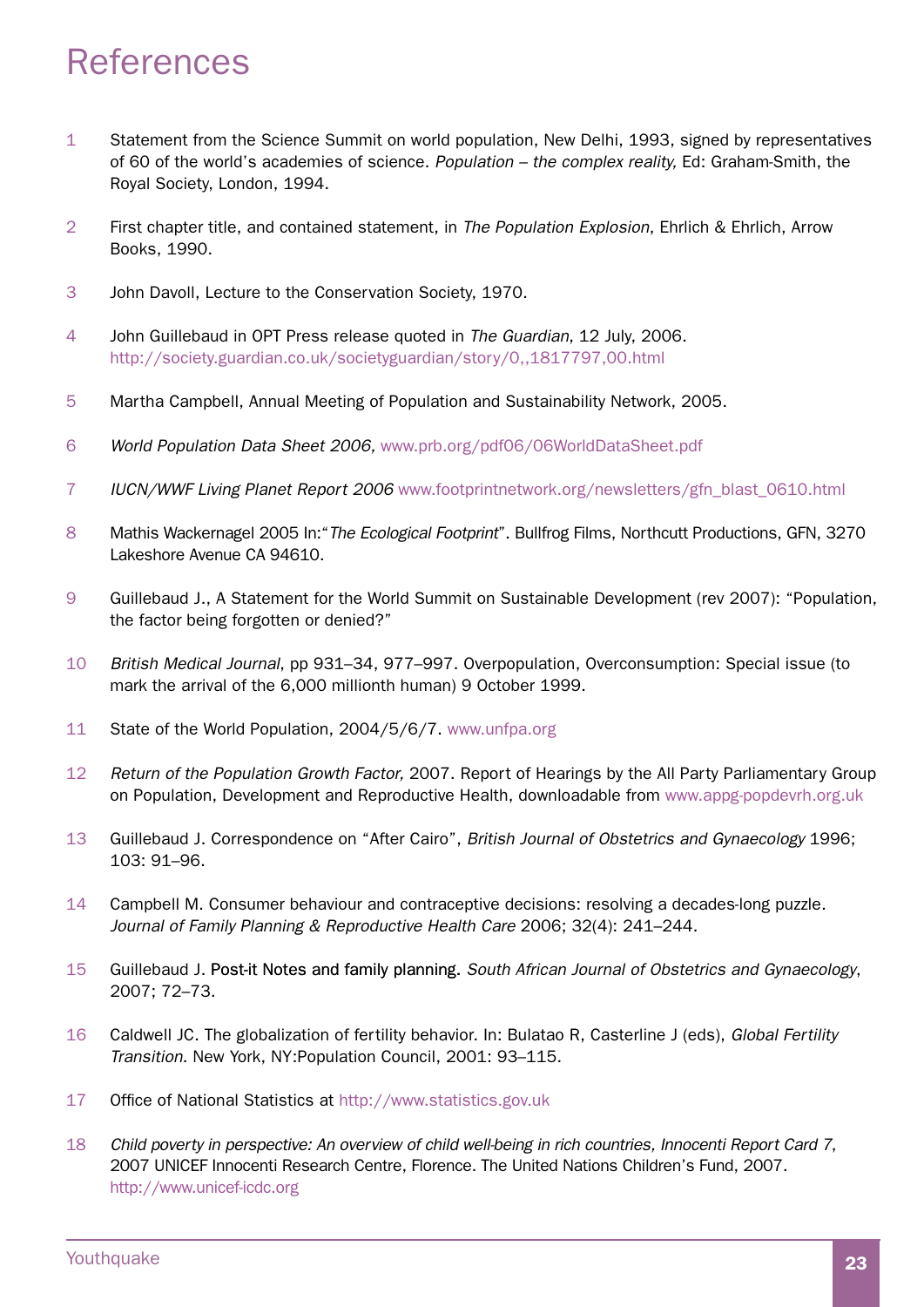- 19 A league table of teenage births in rich nations, Innocenti Report Card No. 3, July 2001, UNICEF Innocenti Research Centre, Florence. http://www.unicef-icdc.org
- 20 *British Cohort Study Report 2003*, Institute of Social and Economic Research. http://www.esds.ac.uk/longitudinal/access/bcs70/l33229.asp
- 21 *How many is too many?* Leaflet published by the Optimum Population Trust 2006.
- 22 *Teenage Pregnancy* (Social Exclusion Unit). Report for Parliament (Cmd 4332, The Stationery Office, London, 1999.)
- 23 Royal Commission on Population. Cmd.7695.London: HMSO, 1949. Http://www.bopcris.ac.uk/bopall/ref9680.html
- 24 *Teenage Pregnancy Strategy Evaluation Summary 2005*. This is available to download (with other relevant reports) from the Teenage Pregnancy Unit website: http://www.everychildmatters.gov.uk/teenagepregnancy
- 25 http://www.bbc.co.uk/threecounties/read\_this/2003/12/virtual\_mummy.shtml http://www.virtualparenting.com.au/infantsimulators\_realcarebaby.htm
- 26 *The effective and appropriate use of long-acting reversible contraception*. National Institute for Health and Clinical Excellence. London: RCOG, October 2005.
- 27 M.A., Richard. It's about sex, but not sexy enough! *British Medical Journal* 2006; 333: 1227.
- 28 Lakha F., & Glasier A. Unintended pregnancy and use of emergency contraception among a large cohort of women attending for antenatal care or abortion in Scotland. *The Lancet* 2006 2006; 368; 1782–7.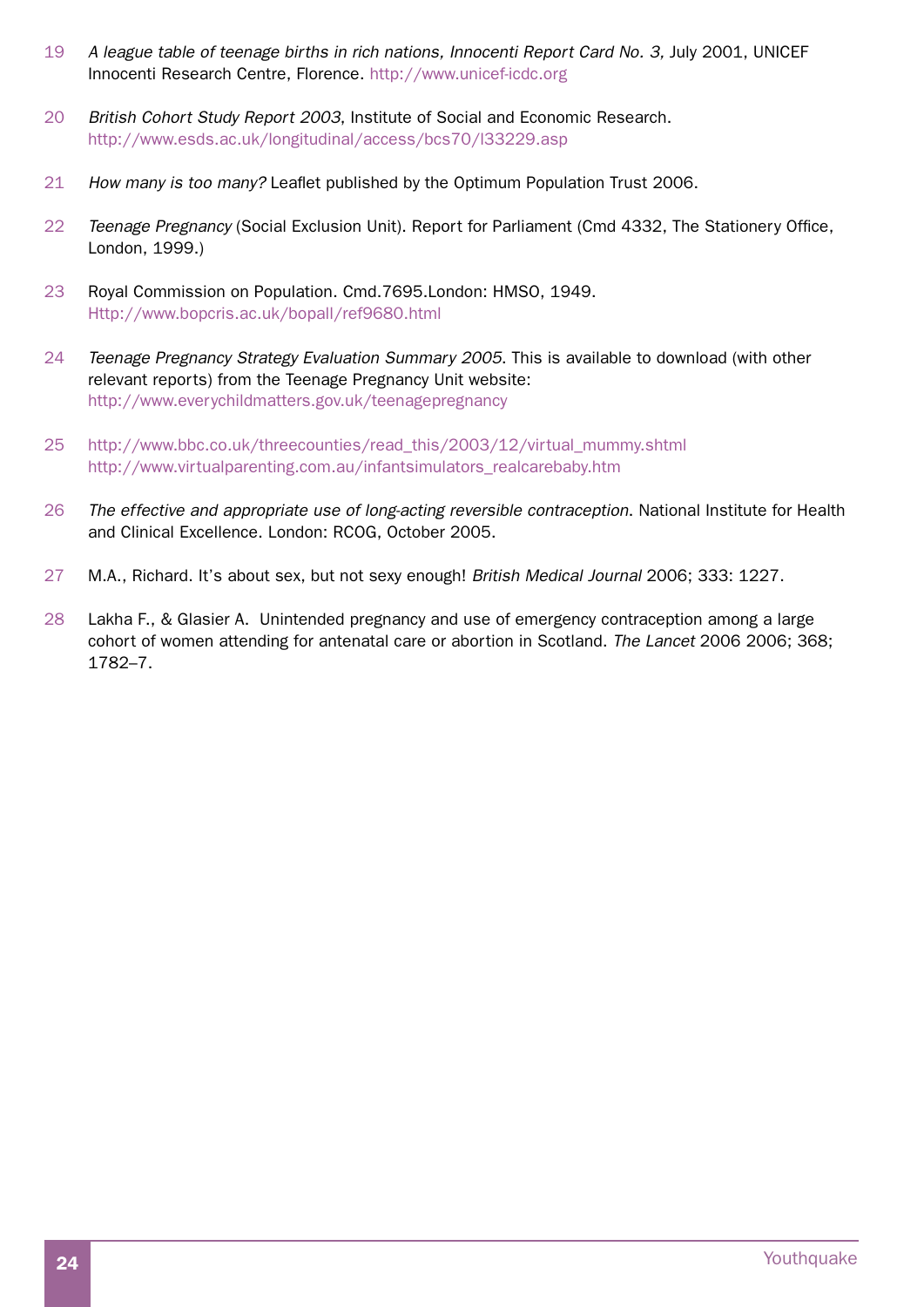

The Optimum Population Trust was set up in 1991 by the late David Willey. Its aims are:

- Educating the public on population issues and their impact on environmental sustainability, resource use and quality of life
- Researching and promoting methods to determine ecologically sustainable human population levels
- Encouraging policies, in the UK and globally, that can help achieve environmental sustainability through a stable population

## Patrons

- Professor Paul Ehrlich Jane Goodall Susan Hampshire Professor Aubrey Manning Professor Norman Myers Sara Parkin Sir Jonathon Porritt Professor Chris Rapley Sir Crispin Tickell
- Advisory Council Catherine Budgett-Meakin Martin Chilcott Harry Cripps Rosamund McDougall Rajamani Nagarajah John Rowley Alastair Service

Co-Chairs Professor John Guillebaud Valerie Stevens

Research Coordinator: Andrew Ferguson

Research Associate: David Nicholson-Lord

Membership: 12 Meadowgate Manchester M41 9LB United Kingdom